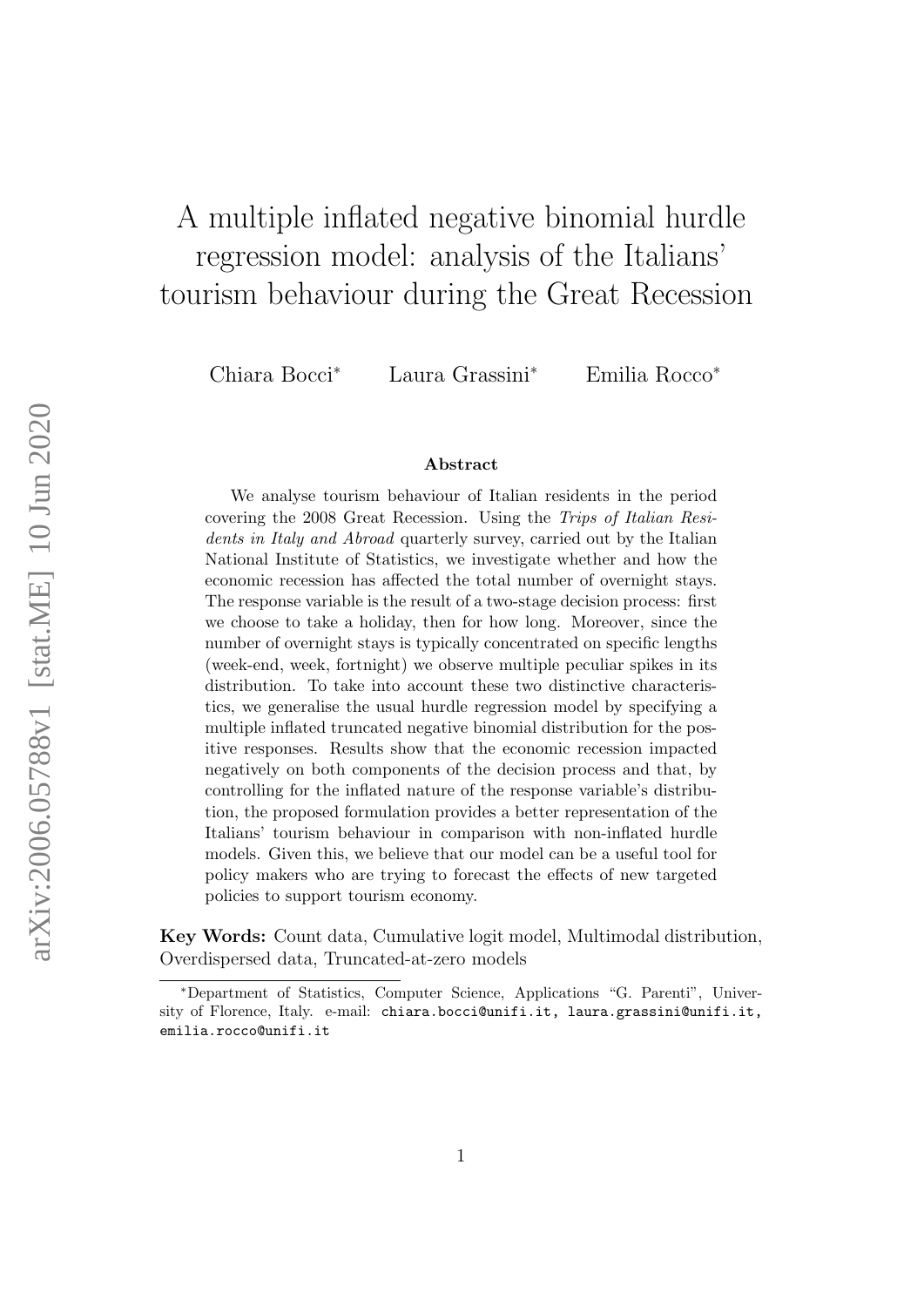## 1 Introduction

During the years 2008-2013, consumption expenditures of Italian households was harshly hit by the Great Recession [\(ISTAT 2014\)](#page-25-0) with a remarkable reduction of purchasing power (-10.4% between 2007 and 2013). In that period, Italian households showed a reduction in tourism expenditure and a change in travel behaviour as well. The expenditure share devoted to accommodation facilities passed from 2.8% in 2010 to 2.3% in 2013 and the annual decrease in the number of trips by resident was nearly -12% in 2010, -19% in 2013. Only in 2015, for the first time after seven years, there has been a remarkable increase (+13.5%).

Objective of our study is tourism behaviour of the Italian residents and, in particular, we analyse Italians' participation in tourism in the period covering the recent economic recession. Using data from the survey on Trips of Italian Residents in Italy and Abroad, carried out quarterly by the Italian National Institute of Statistics (ISTAT), we investigate whether the propensity in tourism participation (i.e., the probability of having at least one holiday trip with at least an overnight stay in a quarter) and the intensity of participation (i.e., the sum of the length of stay of all holiday trips taken in a quarter) have changed over the period of analysis.

The theoretical framework used for the joint analysis of these two aspects is the hurdle model, a modified count data model which allows to consider the response as result of a two-stage decision process: at first a person decides whether to take a holiday and then, conditionally to a positive decision, he decides the length of the holiday. In a general hurdle model, a binary model is used to represent the binary outcome of whether a count variable has a zero or a positive realisation and then the positive realisations are modelled by a truncated-at-zero count data model. Various specifications can be adopted for the truncated-at-zero model depending on the distribution of the positive realisations. Given their flexibility, the hurdle models have been widely used in several contexts of health and economic studies, and a few applications of this method can be found in tourism analysis as well (Hellström 2006, [Bernini & Cracolici 2015,](#page-24-0) [2016,](#page-24-1) Boto-García et al. 2019).

A noteworthy concern in the analysis of the number of overnight stays is the presence of multiple spikes in its distribution. That occurrence is due to the propensity to take a holiday in typical day blocks (e.g. week-end, one week, two weeks, etc.), which in turn produces a concentration of the total number of overnight stays on certain values, known as inflated values. Some authors have treated this problem by re-defining the response variable into two or more classes and then applying a logit or a multinomial model [\(Alegre](#page-24-3) [& Pou 2006,](#page-24-3) Nicolau & Más 2004); others adopted a latent class approach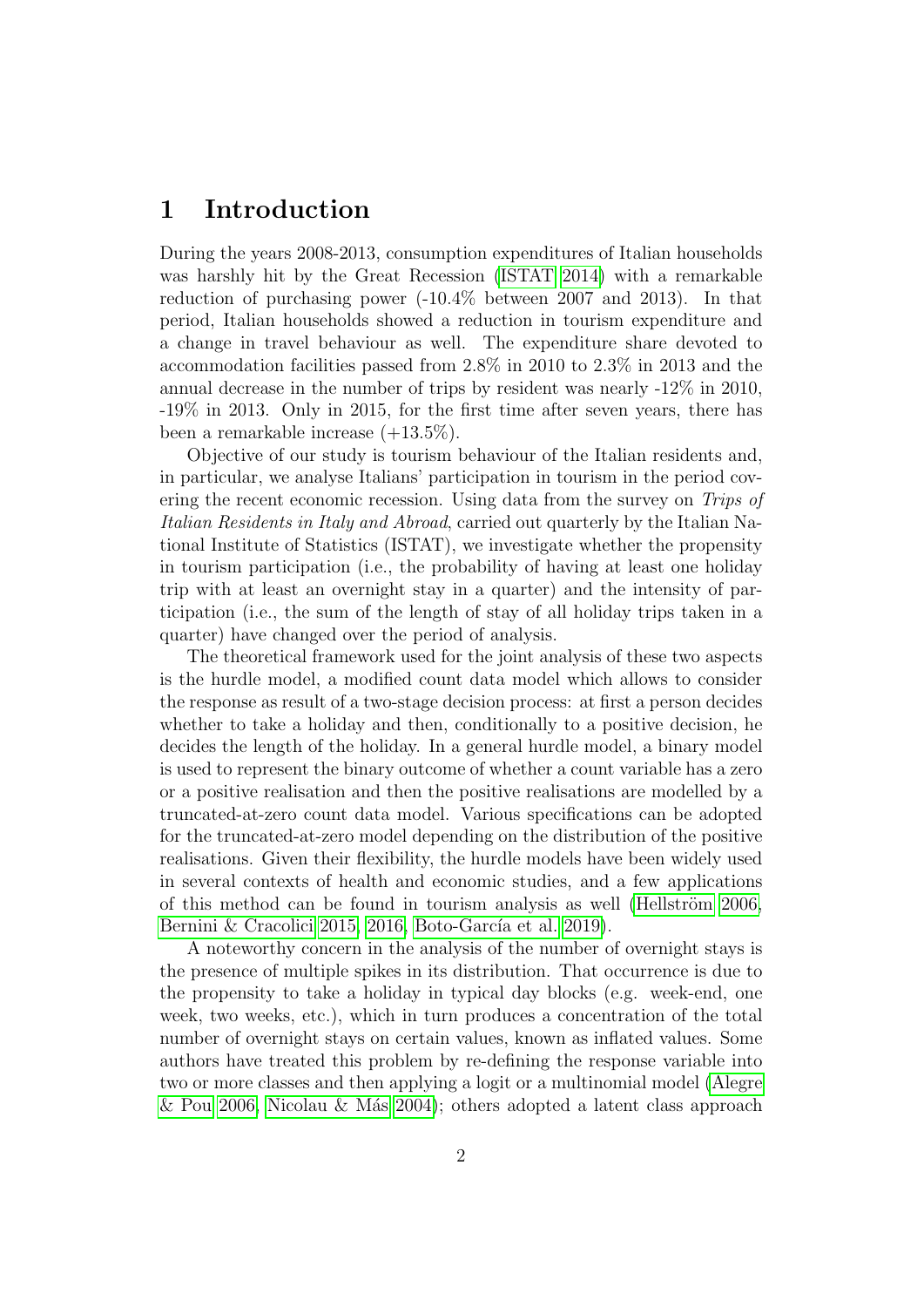[\(Alegre et al. 2011\)](#page-24-4) or employed a quantile regression model [\(Salmasi et al.](#page-25-3) [2012\)](#page-25-3).

We take a novel approach, not yet adopted in the context of tourism analysis: the truncated-at-zero model for the positive responses is specified as a multiple inflated truncated negative binomial model, that is a finite mixture of a zero-truncated negative binomial and a set of degenerate distributions on the inflated values, with the mixture probabilities modelled through a multinomial logit model. Even considering a wider literature, at the best of our knowledge the actual specification of a hurdle model with a multiple inflated distribution for the positive responses, even if theoretically feasible, has not been presented before.

Results show that the economic recession impacted negatively on both components of the decision process and that, by controlling for the inflated nature of the response variable distribution, the proposed formulation provides a better representation of the Italians' tourism behaviour in comparison with non-inflated hurdle models. In particular, by using a multiple inflated hurdle model we are able not only to identify the determinants of the phenomenon under study, but also to correctly fit the distribution of the total number of overnight stays, even in presence of extremely inflated values which are usually under-predicted by standard models. Given this characteristic, we believe that the use of multiple inflated hurdle models can produce results which could be useful for policy makers in evaluate how the Italians would react to the implementation of targeted tourism policies.

The paper is organized as follows. Section [2](#page-2-0) describes the database and discusses the characteristics of the response variable. Section [3](#page-5-0) presents the theoretical model used for the analysis and discusses its properties and usefulness for the aim of the study. Results of the empirical analysis are presented in Section [4,](#page-9-0) and the last section concludes with the discussion of the main findings.

## <span id="page-2-0"></span>2 Data

The analysis employs a pooled time series cross-section database of Italian residents in the period 2004-2013, which covers the last economic recession that has seriously affected Italian households. Data comes from the household survey on Trips and Holidays of Italian Residents in Italy and Abroad, which is the main statistical source of demand-side tourism data available in Italy. It is currently carried out by ISTAT for responding at the EU Reg.692/2011, and it collects information about domestic and outbound travels of the Italian residents.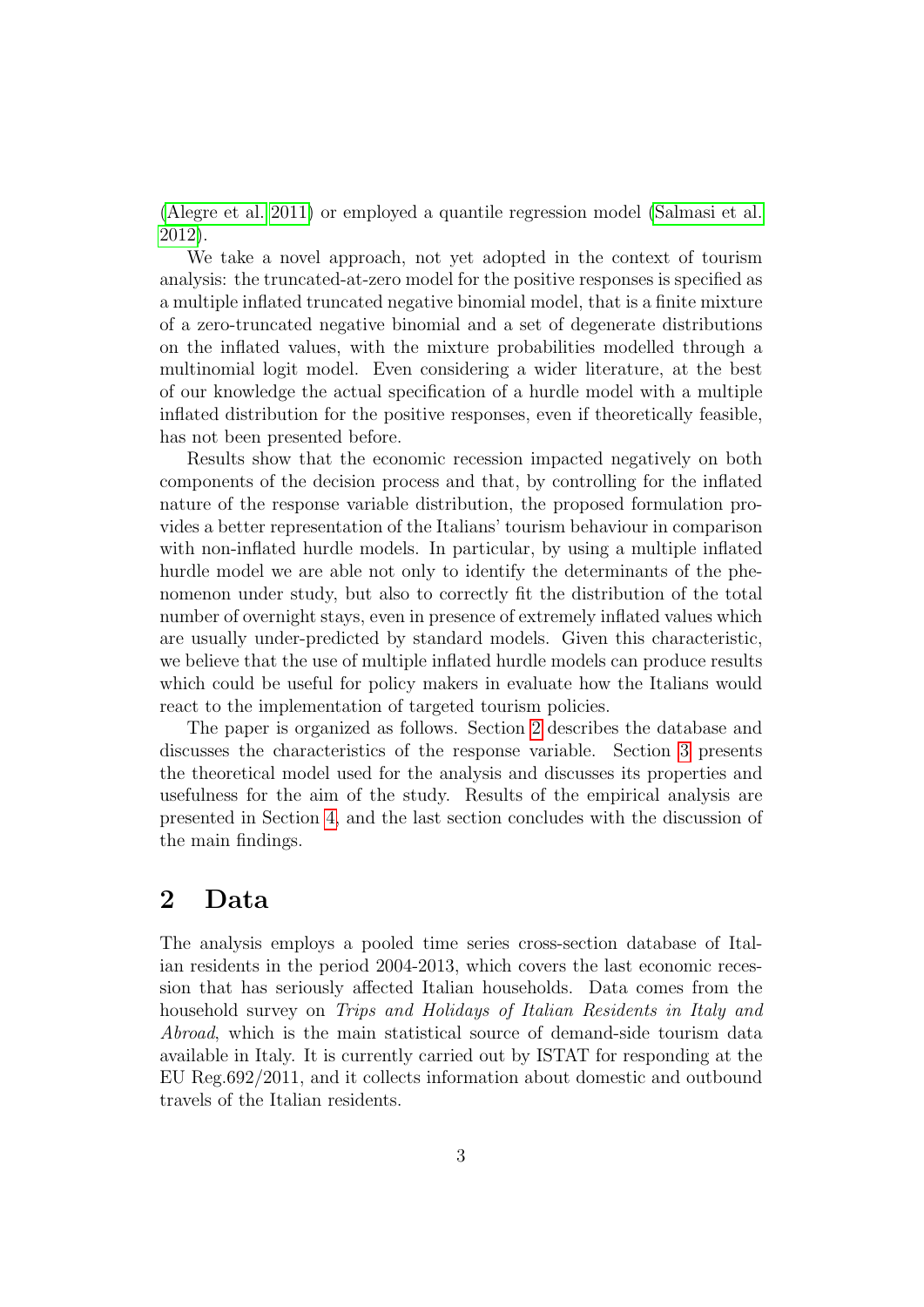From 1997 to 2013, it has been conducted quarterly on a national annual sample of about 14,000 households (about 3,500 per quarter), comprising an annual total of about 32,000 individuals. Each year, data are collected for the periods January-March, April-June, July-September and October-December. In each quarter and for each individual, information on travels with at least one overnight stay concluded during the quarter, made for any main purpose, are recorded. Tourism trips are classified into business and holiday trips.

In addition, socio-demographic characteristics of all household components are recorded: age, gender, region of residence, education level, marital status, occupational status and professional position. It should be noted that this information is collected for all individuals, regardless of their being traveller or not. Therefore the survey data allows to identify the share and characteristics of both tourism participants and non-participants. Unfortunately, these characteristics do not include any information about the individuals' economic status.

For the participants the survey offers also an in-depth insight about their tourism behaviour in terms of number of trips, nights spent and characteristics of the trip, but provides no information about tourism expenditure (although surveyed for the Tourism Satellite Account it is not provided for research purpose).

From 2014, the Trips and Holidays survey has become a focus included in the Households Budget Survey and deep changes have been introduced in every stage of the survey process. Therefore, since the two sources cannot be appropriately linked together, we stop our analysis at 2013. Moreover, given the adoption of the Euro currency occurred in 2002, we start the analysis from 2004.

|          | Number of overnight<br>stays in a quarter | Positive number of overnight<br>stays in a quarter |
|----------|-------------------------------------------|----------------------------------------------------|
| Min      | $\left( \right)$                          |                                                    |
| Q1       |                                           | 3                                                  |
| Median   |                                           | 6                                                  |
| Q3       |                                           | 12                                                 |
| Max      | 270                                       | 270                                                |
| Mean     | 2.01                                      | 9.59                                               |
| Variance | 43.29                                     | 134.19                                             |
| N        | 313368                                    | 65569                                              |

<span id="page-3-0"></span>Table 1: Descriptive statistics of response variable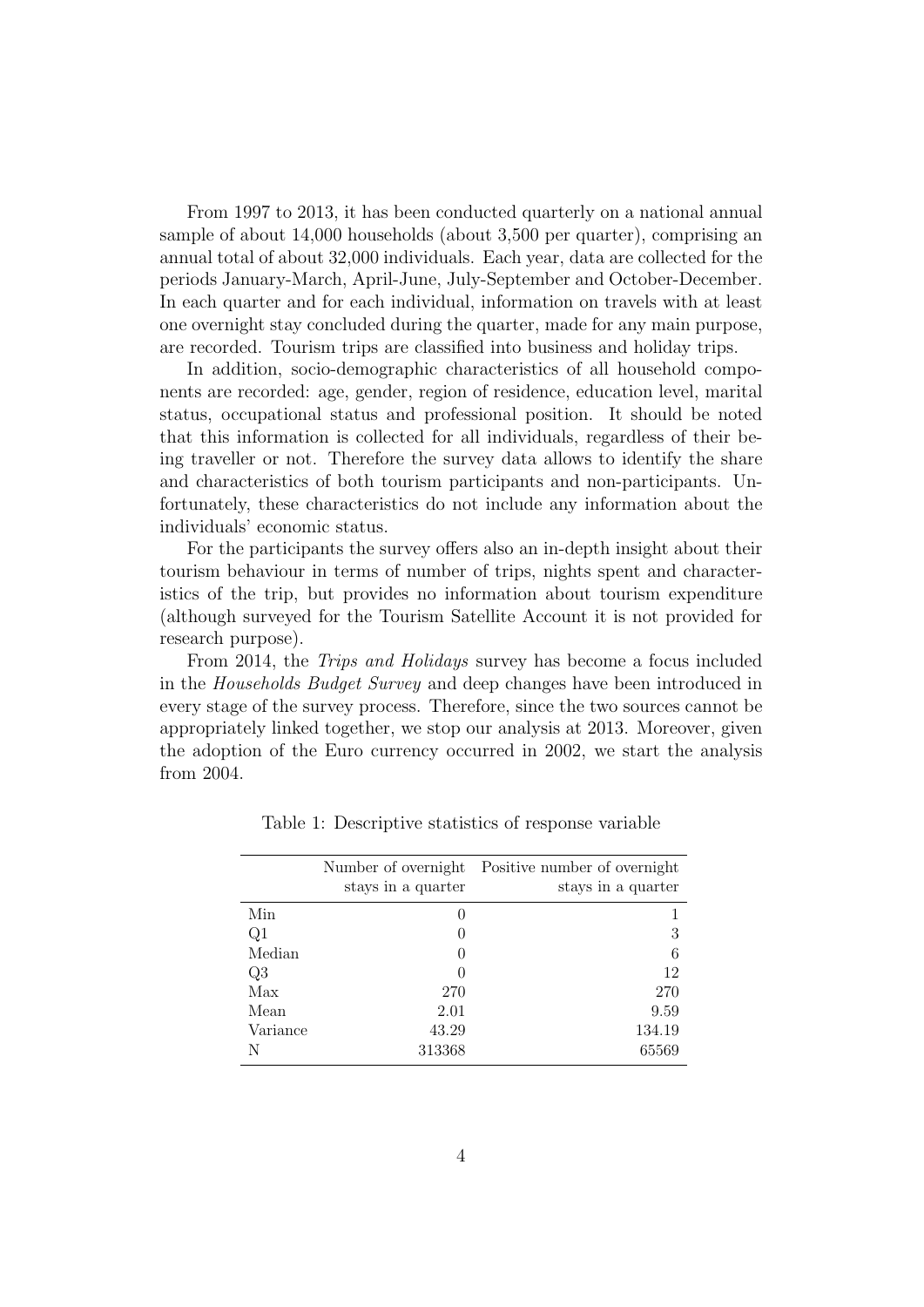

<span id="page-4-0"></span>Figure 1: Histogram of the positive number of overnight stays in a quarter

As we are interested in studying the factors that may influence individual tourism behaviour, our unit of study is the individual. We limit the analysis to holiday trips and, since children's tourism choices are not individually made, we consider only persons at least 15 years old.

We define our study variable as the total number of overnight stays in a quarter, obtained by summing the length of stay of each holiday trip made by an individual in that quarter (the variable is set at zero for an individual who has not travelled). The variable's descriptive statistics presented in Table [1](#page-3-0) show a prevalence of zero values: almost 80% of the sampled units are tourism non-participants. If we expand the data to the whole Italian population by using the expansion factor provided by ISTAT, we can estimate that only about the 24% of Italians (at least 15 years old) made on average at least a holiday trip in a quarter. Even in the summer quarter (July-September), this percentage reaches only 42%.

Considering the positive number of overnight stays, from Table [1](#page-3-0) we can see that the variable is highly skewed and overdispersed (the variance is almost 14 times the mean). This is confirmed by Figure [1:](#page-4-0) when the number of overnight stays increases its frequency quickly decreases, but the distribution has a long tail of low-occurrence values. From Figure [1](#page-4-0) we can observe multiple spikes in its distribution: the observed positive values of overnight stays are concentrated on specific values, like 2, 6, 7, 14, 15, 20 and 30 nights.

Finally, as expected, seasonality plays an important role in characterising tourism behaviour. The proportion of Italians who made on average at least a holiday trip in a quarter and the average number of overnight stays are significantly higher in the third quarter than in the other quarters. More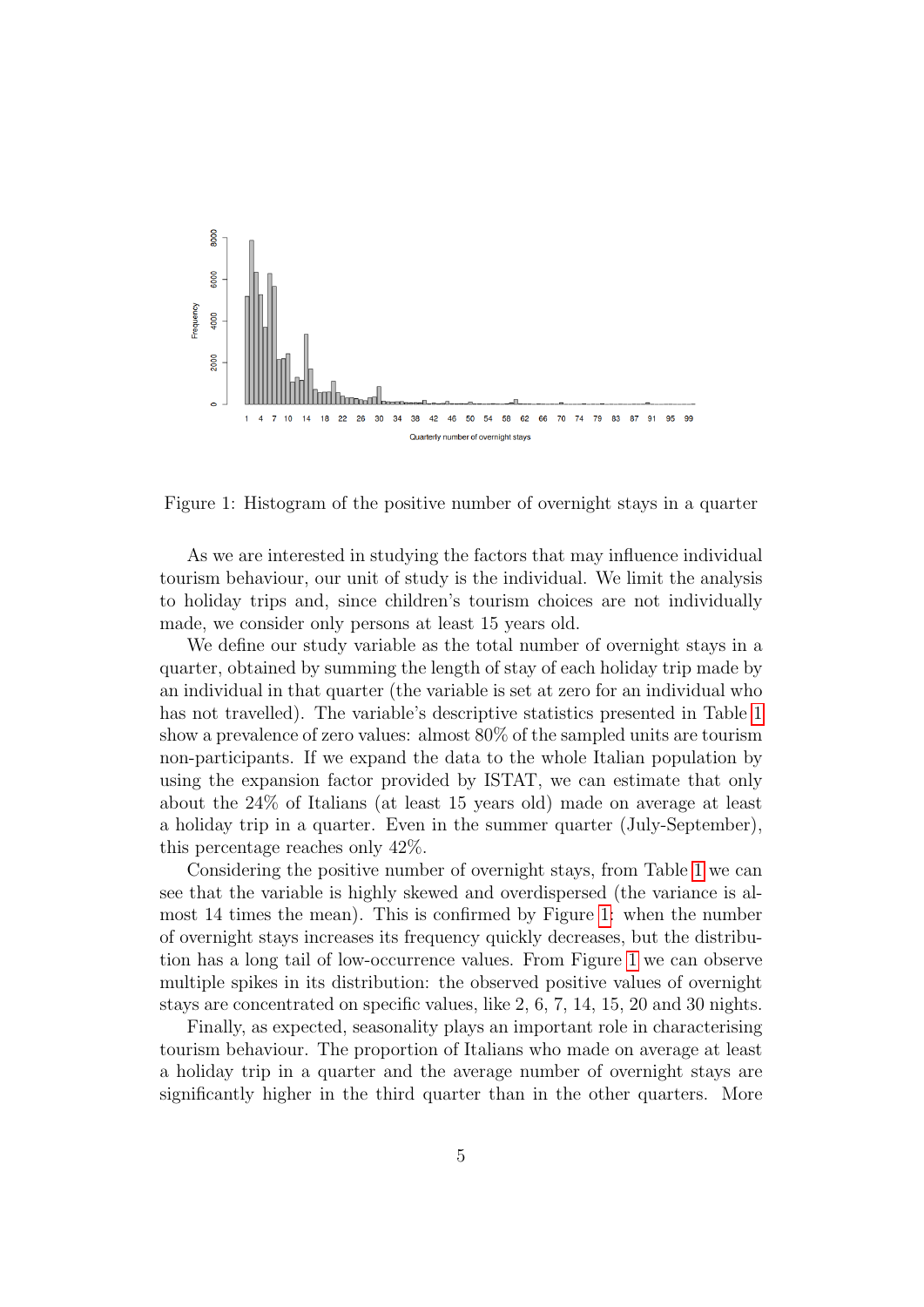| Positive number of<br>overnight stays | I Quarter | $Jan. - Mar.$ Apr. - June July - Sept. Oct. - Dec. | II Quarter III Quarter IV Quarter |       |
|---------------------------------------|-----------|----------------------------------------------------|-----------------------------------|-------|
| Min                                   |           |                                                    |                                   |       |
| Q1                                    | 2         | 2                                                  | 6                                 | 2     |
| Median                                | 4         | 4                                                  | 10                                |       |
| Q3                                    | 7         |                                                    | 17                                |       |
| Max                                   | 180       | 270                                                | 250                               | 240   |
| Mean                                  | 6.62      | 6.39                                               | 13.80                             | 5.80  |
| Variance                              | 77.16     | 67.85                                              | 182.65                            | 70.43 |
| N                                     | 11492     | 14983                                              | 28741                             | 10293 |

<span id="page-5-1"></span>Table 2: Descriptive statistics of the positive number of overnight stays by quarter

important, as we can see in Table [2](#page-5-1) and Figure [2,](#page-6-0) the distribution of the positive number of overnight stays is completely different in the third quarter from that of other quarters: it is more variable, with a longer tail and with a larger number of inflated values. In addition, there is a higher concentration on the inflated values.

## <span id="page-5-0"></span>3 Methodology

Since the response variable is discrete and non-negative, we refer to count data models. The most common models in literature are the Poisson and the negative binomial regression models.

One of the basic assumptions of these models is that both zero and positive values of the response variable come from the same data generating process. However, as it frequently occurs when analysing socio-economic phenomena, our data do not adhere to this assumption. In fact, it makes sense to assume that a person firstly decides whether or not to take a holiday (i.e. whether or not to participate in tourism), and then, conditionally to a positive decision, he decides the number of overnight stays. In such a situation it seems opportune to firstly separate participants from non-participants, zeroes from non-zeroes, through a binary model and then to model the positive responses using a truncated-at-zero count data model.

This assumption is typical of the hurdle model, in which the two processes generating zeros and positive values are not constrained to be the same [Cameron & Trivedi \(2013\)](#page-24-5). Firstly, a binomial probability governs the binary outcome of whether a count variate has a zero or a positive realisation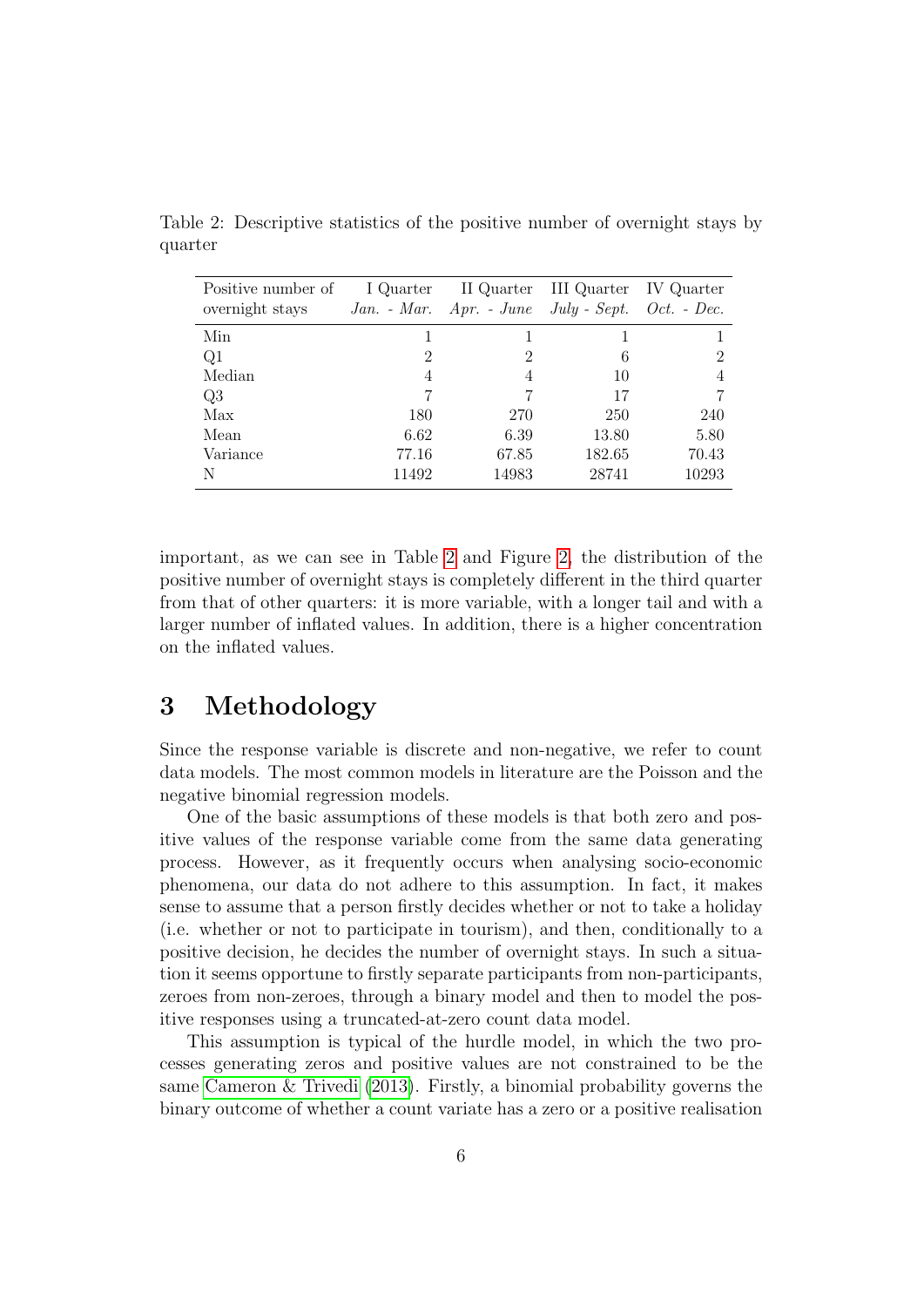

<span id="page-6-0"></span>Figure 2: Histogram of the positive number of overnight stays by quarter

and then, if the hurdle is crossed (i.e. the realisation is positive), the conditional distribution of the positives is governed by a truncated-at-zero count data model. Such a conditional setting enables the interpretation of covariate effects through event incidence and frequency in the respective logistic and truncated distribution components.

Formally, let  $y$  be a discrete non-negative response variable and let  $X$  and Z be two covariates matrices (that could coincide, at least partially, or be completely different), then a generic hurdle model for each individual  $i$  can be defined as:

$$
\Pr(y_i = j | \mathbf{x}_i, \mathbf{z}_i) = \begin{cases} f_1(0 | \mathbf{x}_i) & \text{for } j = 0\\ f_2(j | \mathbf{z}_i) \left(1 - f_1(0 | \mathbf{x}_i)\right) & \text{for } j > 0 \end{cases} \tag{1}
$$

where  $f_1(0|\mathbf{x}_i) = \Pr(y_i = 0|\mathbf{x}_i)$  is the probability of observing a count of 0, usually estimated from a logit or probit model, and  $f_2(j|\mathbf{z}_i)$  is a truncatedat-zero count data density

$$
f_2(j|\mathbf{z}_i) = \Pr(y_i = j|y_i > 0, \mathbf{z}_i) = \frac{\Pr(y_i = j|\mathbf{z}_i)}{[1 - \Pr(y_i = 0|\mathbf{z}_i)]}
$$
(2)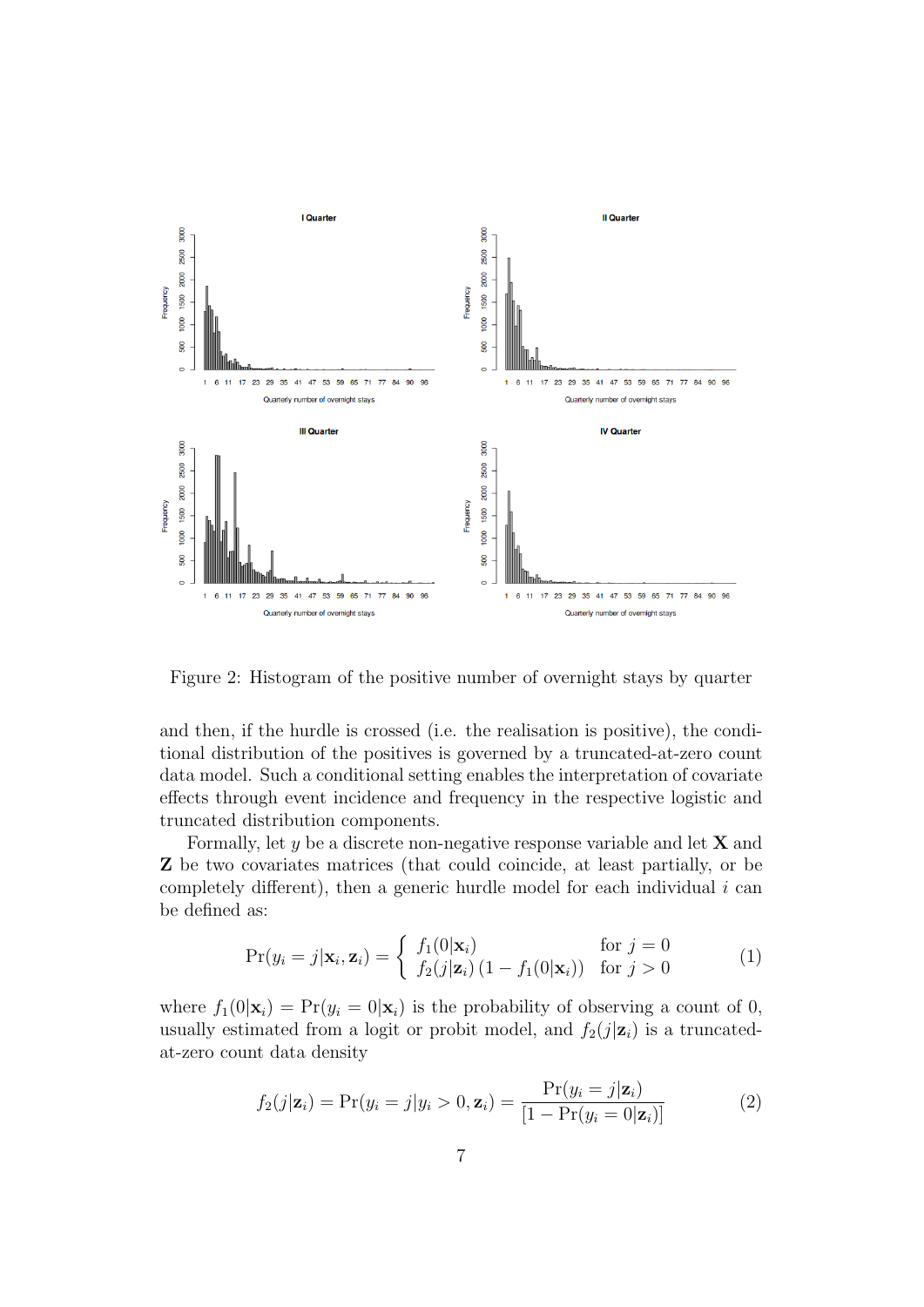The choice of the model specification for  $f_2$  is usually driven by data characteristics. In particular, one should take into account if the data are overdispersed (i.e., the variance exceeds the mean) and if there is an abnormally large number of observations concentrated on one or more values (i.e., the distribution is inflated). As discussed in the previous section, the positive number of overnight stays is both overdispersed and inflated, therefore the specification for  $f_2$  need to reflect both these characteristics.

Models that handle a single inflated value, typically at zero, have been proposed since the early 1990s, starting with the zero-inflated Poisson (ZIP) regression model first presented by [Lambert \(1992\)](#page-25-4). However, studies on the generalisation of single-inflated models to the situation of multiple inflated distributions are relatively recent and still in progress.

Here we move from the generalisation of the ZIP model to a multiple inflated Poisson model (MIP) suggested by [Giles \(2007\)](#page-24-6) to allow for countinflation at multiple values. In dealing with multiple inflated count data the MIP model assumes a finite mixture model of a Poisson distribution and a set of degenerate distributions, one for each inflated value. In doing so, the MIP model assumes that overdispersion of data can only arise from splitting the data in more regimes. When this assumption does not hold and the overdispersion derives also from an heterogeneity component, it is opportune to generalise the MIP model into a multiple inflated negative binomial model (MINB), in analogy with what it is usually done when replacing a Poisson model with a negative binomial model. Finally, since we want to model truncated-at-zero count data, the negative binomial distribution will be replaced by its truncated counterpart, obtaining a multiple inflated truncated negative binomial model (MITNB).

Assuming that the positive count response has  $M-1$  inflated values, the MITNB distribution can be specified as:

$$
y_i \sim \begin{cases} j & \text{with probability } p_{ij} \text{ for } j = 1, ..., (M - 1) \\ TNB(\lambda_i, \theta_i) & \text{with probability } p_{iM} \end{cases}
$$
 (3)

where  $\sum_{j=1}^{M} p_{ij} = 1$  and  $TNB(.)$  is the truncated negative binomial distribution. Note that the inflated values are not required to be consecutive in the model, even if they are denoted as  $1, ..., (M-1)$  for notational convenience.

Under this specification,  $f_2$  becomes

<span id="page-7-0"></span>
$$
Pr(y_i = j | y_i > 0, \mathbf{z}_i) = \begin{cases} p_{ij} + p_{iM} \frac{f_{NB}(j | \mathbf{z}_i)}{[1 - f_{NB}(0 | \mathbf{z}_i))]} & \text{for } j = 1, ..., (M - 1) \\ p_{iM} \frac{f_{NB}(j | \mathbf{z}_i))}{[1 - f_{NB}(0 | \mathbf{z}_i))]} & \text{for } j \ge M \end{cases}
$$
(4)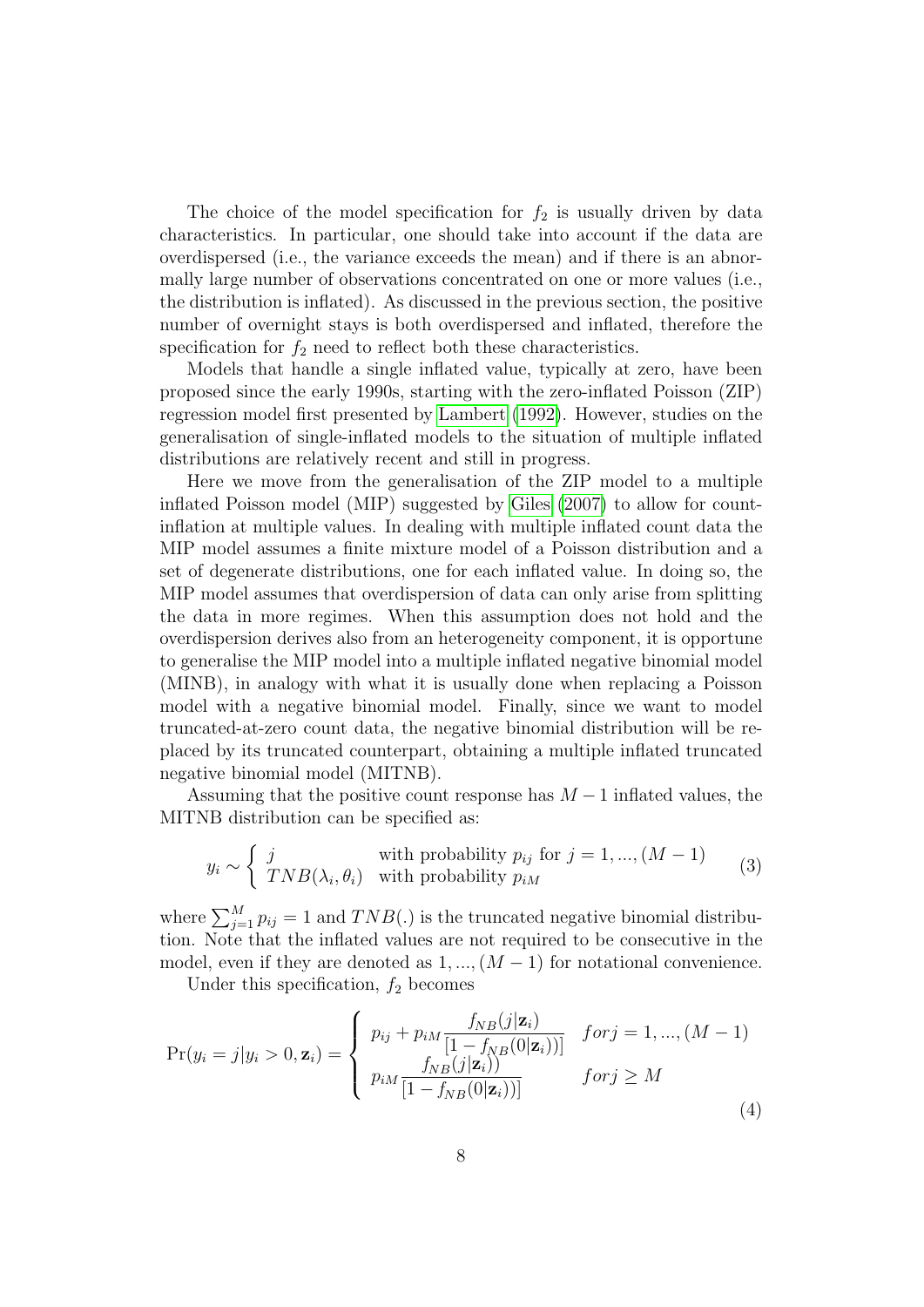in which

$$
f_{NB}(j) = \Pr(y_i = j | \mathbf{z}_i) = \frac{\Gamma(\lambda_i + y_i)}{\Gamma(\lambda_i)\Gamma(y_i + 1)} \left(\frac{\theta_i}{1 + \theta_i}\right)^{y_i} \left(\frac{1}{1 + \theta_i}\right)^{\lambda_i} \tag{5}
$$

indicates the probability mass distribution of the negative binomial model with variance function  $\lambda_i(1 + \lambda_i/\theta_i)$ , denoted as NB2 model in [Cameron &](#page-24-5) [Trivedi \(2013,](#page-24-5) p. 74); where  $\Gamma$  is the gamma function,  $\lambda_i$  is the location parameter and  $\theta_i$  is the scale parameter (i.e. the inverse of the dispersion parameter).

Both  $\lambda_i$  and  $\theta_i$  depend on covariates by the regression functions

$$
\ln(\lambda_i) = \mathbf{z}_{1i}'\boldsymbol{\beta}_1 \tag{6}
$$

$$
\ln(\theta_i) = \mathbf{z}_{2i}'\mathbf{\beta}_2 \tag{7}
$$

where  $\mathbb{Z}_1$  and  $\mathbb{Z}_2$  are subsets of the covariate matrix  $\mathbb{Z}$  and  $\beta_1$  and  $\beta_2$  are the vectors of the corresponding regression parameters. Note that a smaller  $\theta_i$  corresponds to a larger overdispersion.

The mixing probabilities  $p_{ij} = Pr(y_i = j)$  are modelled with a multinomial logit regression model (with reference category M)

$$
\ln\left[\frac{\Pr(y_i=j)}{\Pr(y_i=M)}\mid \mathbf{z}_{3i}\right] = \mathbf{z}_{3i}'\boldsymbol{\gamma}_j \tag{8}
$$

therefore

$$
Pr(y_i = j | \mathbf{z}_{3i}) = \frac{\exp(\mathbf{z}_{3i}' \boldsymbol{\gamma}_j)}{1 + \sum_{m=1}^{M-1} \exp(\mathbf{z}_{3i}' \boldsymbol{\gamma}_m)}
$$
(9)

for  $j = 1, ..., (M - 1)$ , where  $\mathbb{Z}_3$  is a subset of the covariate matrix  $\mathbb{Z}, \gamma_j$  is a vector of regression parameters specific to each  $M - 1$  value.

The multinomial logit model is an extremely flexible formulation, but requires the estimation of several parameters. If necessary one can replace it with other more parsimonious models, but these usually require additional assumptions on the parametric model formulation (for example, [Su et al.](#page-25-5) [\(2013\)](#page-25-5) use a cumulative logit model which relies on the parallel regression assumption).

Assuming, as usually done, that the error terms of the binary and the truncated model are independent, the likelihood function can be separated in two parts (one for each model component) and the two components  $f_1$  and  $f_2$  can be fitted separately through maximum likelihood estimation. Due to the model complexity, likelihood maximisation needs to be carried out by numeric optimisation techniques.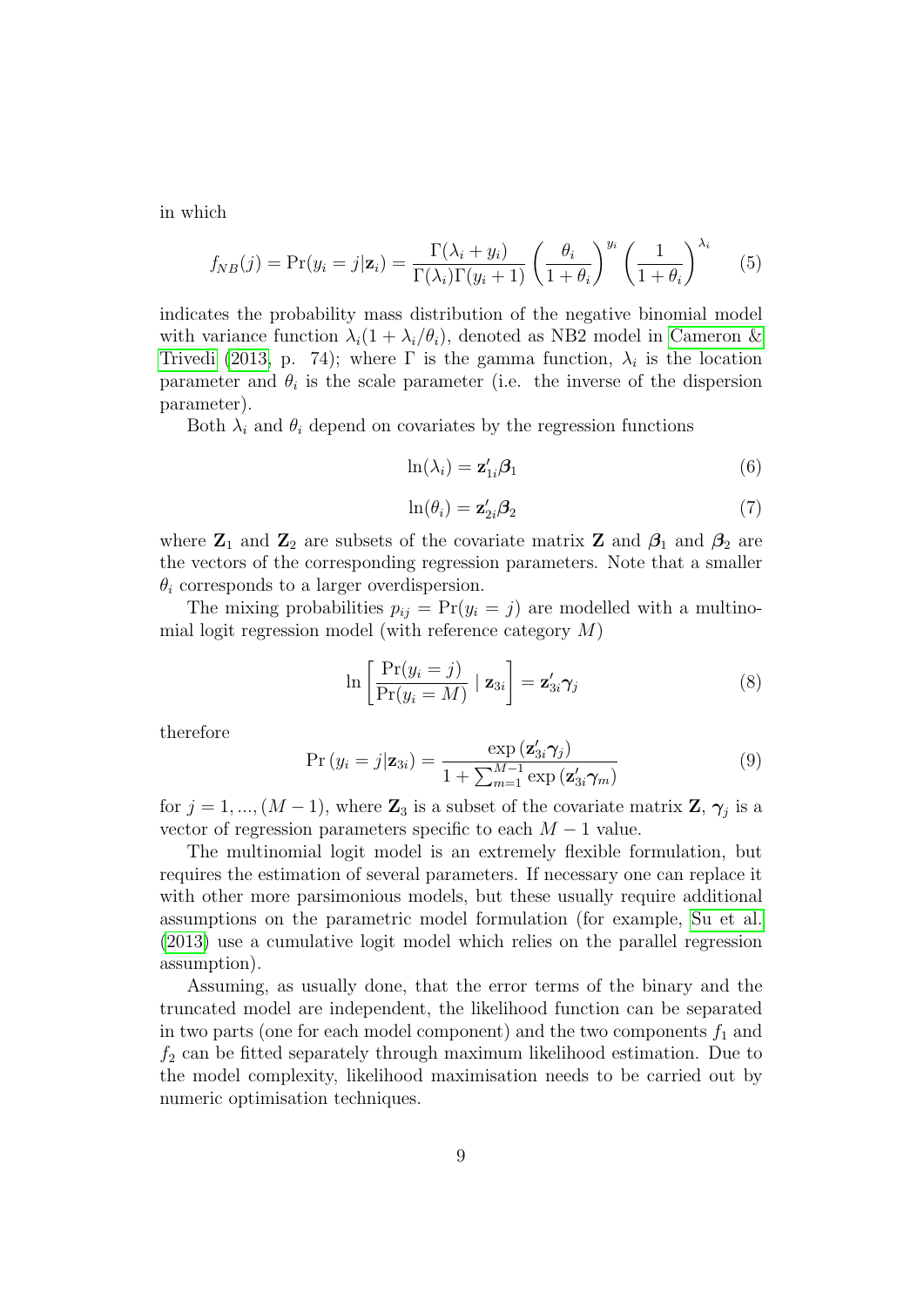Once the MITNB hurdle model as been estimated it is possible to calculate the predicted values for the two components of the model. In particular, the predicted number of positive overnight stays can be computed as

<span id="page-9-1"></span>
$$
\hat{E}(y_i|y > 0, \mathbf{z}_i) = \sum_{j=1}^{M-1} (\hat{p}_{ij}v_j) + \hat{p}_{iM}\hat{E}_{TNB}(y_i|y > 0, \mathbf{z}_i) =
$$
\n
$$
= \sum_{j=1}^{M-1} (\hat{p}_{ij}v_j) + \hat{p}_{iM}\frac{\hat{\lambda}_i}{1 - \left(1 + \frac{\hat{\lambda}_i}{\hat{\theta}_i}\right)^{-\hat{\theta}_i}}
$$
\n(10)

where  $v_j$  is the *j*-th inflated value and  $\hat{p}_{ij}$ ,  $\hat{\lambda}_i$ ,  $\hat{\theta}_i$  are respectively the mixing probabilities, the location parameter and the scale parameter predicted for a generic observation *i* with covariates  $z_i$ . The corresponding standard errors can then be computed by delta method.

Equation [\(10\)](#page-9-1) highlights that, in order to accurately predict the positive values of  $y$ , it is essential to model not only the underline generating process (the TNB model) but also the inflated values.

## <span id="page-9-0"></span>4 Results

This section presents the results of the empirical analysis, divided in two parts. The first part focuses on the model specification and assessment, whereas the second part discusses the determinants of the two components (propensity and intensity) of tourism participation.

## 4.1 Model specification and assessment

The model includes a set of auxiliary variables that are collected by the Trips and Holidays survey for all sampled individuals (regardless of their being traveller or not). These are used as predictors of the total number of overnight stays in a quarter in the period 2004-2013. In detail, these variables can be classified into three categories:

- Socio-demographic characteristics: gender, age (scaled; both in level and in a quadratic form), education level (academic degree vs. other levels), number of household members, presence of children up to 10 years old in the household.
- Economic characteristics: the economic-related variables available in the dataset are occupational status, professional position, and number of income recipients in the household. This last variable has been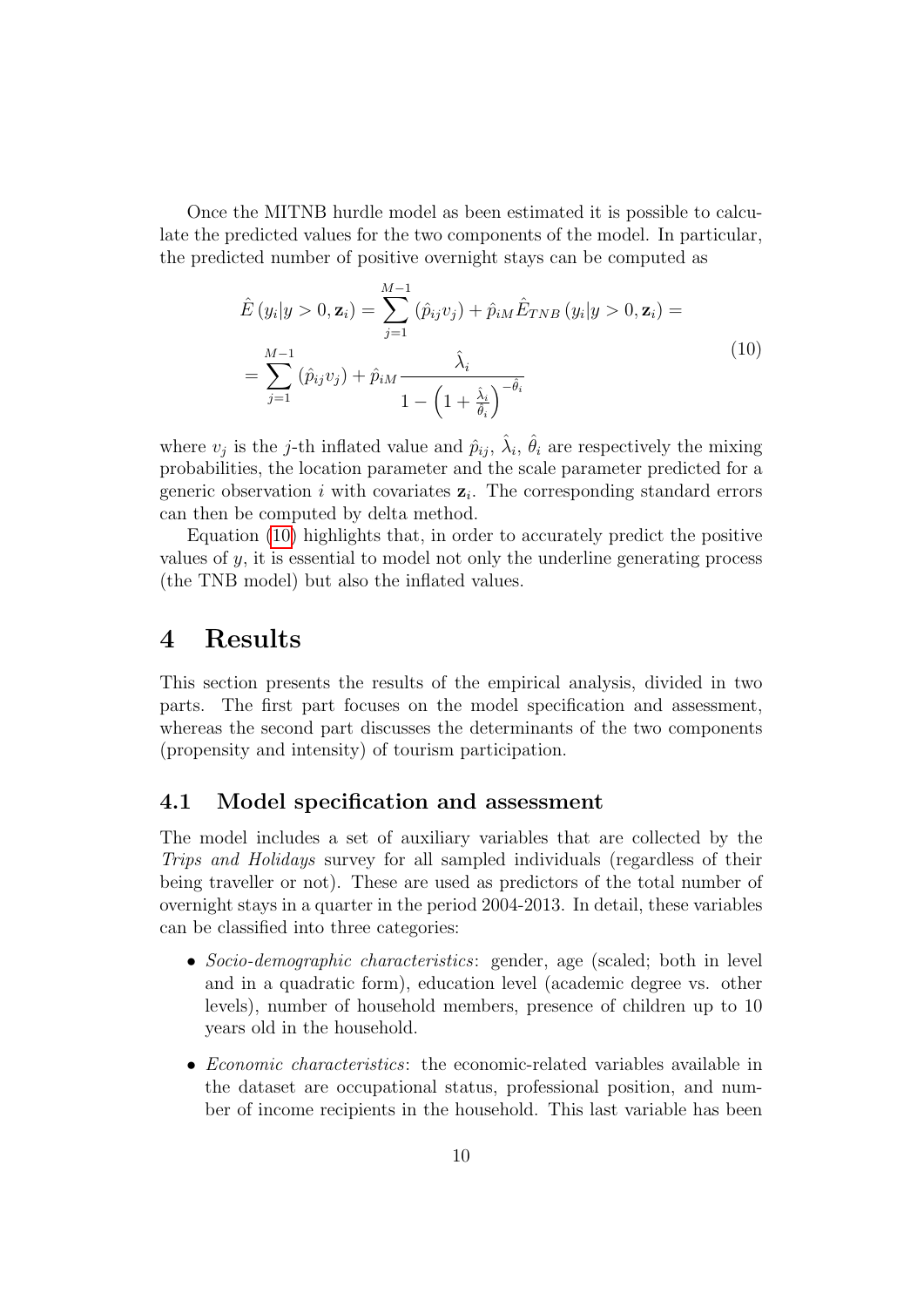transformed into relative terms and included in the model as a categorical variable: first we calculate the proportion of household members at least 16 years old whose employment status is occupied or retired, then we factorise it into three categories ("no members", "at most %50 of members", "more than %50 of members"). The individual occupational status and the professional position have been combined into a single variable that distinguishes among "housewife/househusband", "student", "retired", "disabled", "managerial staff", "office worker", "manual worker", "self employed" and "professional". We are aware that the economic condition of the individuals may not be described entirely by these variables, but unfortunately this is the only information collected by the survey.

• Temporal and spatial variables: quarter, year (with 2004 as  $t = 0$ ; as polynomial function of order three), and regional area where the tourist lives (divided in the five Italian NUTS1 regions: "North-west", "North-east", "Centre", "South", "Islands").

We refer to Table [9](#page-21-0) in Appendix for the descriptive statistics of all the variables, their acronym, and definition.

Both components of the hurdle model contain the above mentioned variables as main effects. That is, in our analysis the covariates matrix  $X$  of the logit model (which governs the binary outcome participation/not participation in tourism) and the covariates matrix  $Z$  of the truncated model (which governs the positive values of overnight stays) coincide. The regression model for the location parameter  $\lambda$  includes all the variables of matrix **Z** as well.

About the dispersion parameter  $\theta$ , from Table [2](#page-5-1) we have observed that the variability of the positive response is much higher in the third quarter, therefore to control for this heterogeneity we model  $\theta$  as function of the third quarter (third vs. the others).

Analogously, from Figure [2](#page-6-0) it is evident that the inflated values have different relevance depending on the quarter. Therefore, the mixing probabilities are estimated via a multinomial logit function of the third quarter.

The last setting required to complete the model specification is the identification of the inflated values, that is the values of overnight stays for which we observe an abnormal large frequency. In fact, the multiple inflated model [\(4\)](#page-7-0) described in the previous section assumes that the number of inflated values  $(M - 1)$  is known, together with their values, therefore they need to be chosen before estimating the model. To this end, in order to identify the best model specification, we applied a two-step approach. First, we selected a list of plausible inflated values through visual inspection of the histogram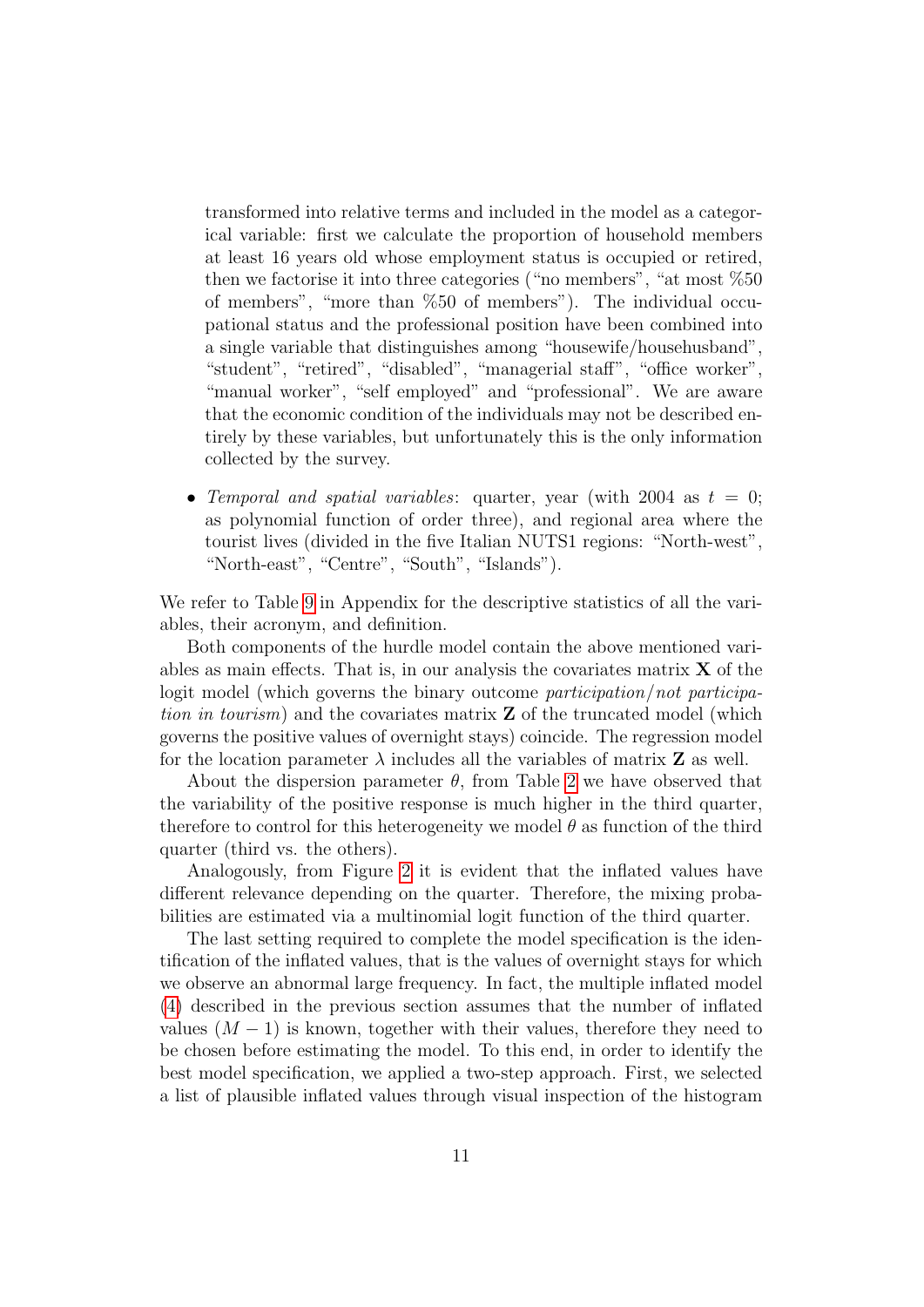<span id="page-11-0"></span>Table 3: Mixture settings in alternative specifications of the hurdle model.

| Model               | $f_1$ |              |          | $f_2$ $M-1$ Set of inflated values                  | Covariates $(\mathbf{Z}_3)$ |
|---------------------|-------|--------------|----------|-----------------------------------------------------|-----------------------------|
| Model 0 Logit       |       | <b>TNB</b>   | $\theta$ |                                                     | None                        |
| Model 1 Logit MITNB |       |              |          | $7$ $(2, 6, 7, 14, 15, 20, 30)$                     | Quarter 3                   |
| Model 2 Logit       |       | <b>MITNB</b> |          | $12 \quad (2, 3, 4, 6, 7, 14, 15, 20, 30,$          | Quarter 3                   |
|                     |       |              |          | 40, 45, 60)                                         |                             |
| Model 3 Logit MITNB |       |              |          | $16$ $(2, 3, 4, 6, 7, 10, 14, 15, 20,$ Quarter 3    |                             |
|                     |       |              |          | 28, 29, 30, 40, 45, 50, 60                          |                             |
| Model 4 Logit MITNB |       |              |          | $16$ $(2, 3, 4, 6, 7, 10, 14, 15, 20,$ All quarters |                             |
|                     |       |              |          | 28, 29, 30, 40, 45, 50, 60                          |                             |

Table 4: Model fit statistics for alternative specifications of the hurdle model.

<span id="page-11-3"></span>

| Model             | $f_1$ |                     | $f_2 \# \text{ parameters}$ logLik AIC |                              | - BIC |
|-------------------|-------|---------------------|----------------------------------------|------------------------------|-------|
| Model 0 Logit TNB |       |                     |                                        | 60 -333,099 666,318 666,957  |       |
|                   |       | Model 1 Logit MITNB |                                        | 74 -329,300 658,748 659,537  |       |
|                   |       | Model 2 Logit MITNB |                                        | 84 -328,234 656,635 657,530  |       |
|                   |       | Model 3 Logit MITNB |                                        | 92 -327,959 656,101 657,081  |       |
|                   |       | Model 4 Logit MITNB |                                        | 124 -327,847 655,942 657,263 |       |

of the observed responses (Fig. [1\)](#page-4-0). Then, we compared several hurdle model specifications, each characterised by a different set of inflated values, using goodness-of-fit criteria, like the Akaike information criterion (AIC) or the Bayesian information criterion (BIC) (as suggested by [Cai et al. \(2018\)](#page-24-7)). Table [3](#page-11-0) describes some of the considered specifications.<sup>[1](#page-11-1)</sup> In particular, the first model (Model 0) is the traditional negative binomial hurdle model without any inflated values, which has been used as benchmark model. Models 1, 2 and 3 are all multiple inflated negative binomial hurdle models: Model 1 includes only the most evident inflated values (see Figure [1\)](#page-4-0), whereas Model 2 and Model 3 each adds more values to the previous model specification. Model 4 is equivalent to Model 3, but the mixing probabilities are estimated as function of all quarters, therefore adding 32 additional parameters to the complete model.[2](#page-11-2)

Table [4](#page-11-3) shows the corresponding model fit statistics.<sup>[3](#page-11-4)</sup> It is clear that even

<span id="page-11-1"></span><sup>&</sup>lt;sup>1</sup>A larger set of model specifications has been considered in the analysis, here we present only some of them for the sake of brevity.

<span id="page-11-2"></span><sup>&</sup>lt;sup>2</sup>This alternative specification has been considered for all sets of inflated values, conclusions are analogous to what presented here.

<span id="page-11-4"></span><sup>3</sup>Models are fitted via maximum likelihood estimation, implemented with ad hoc SAS code using PROC NLMIXED procedure (code available upon request). Maximisation is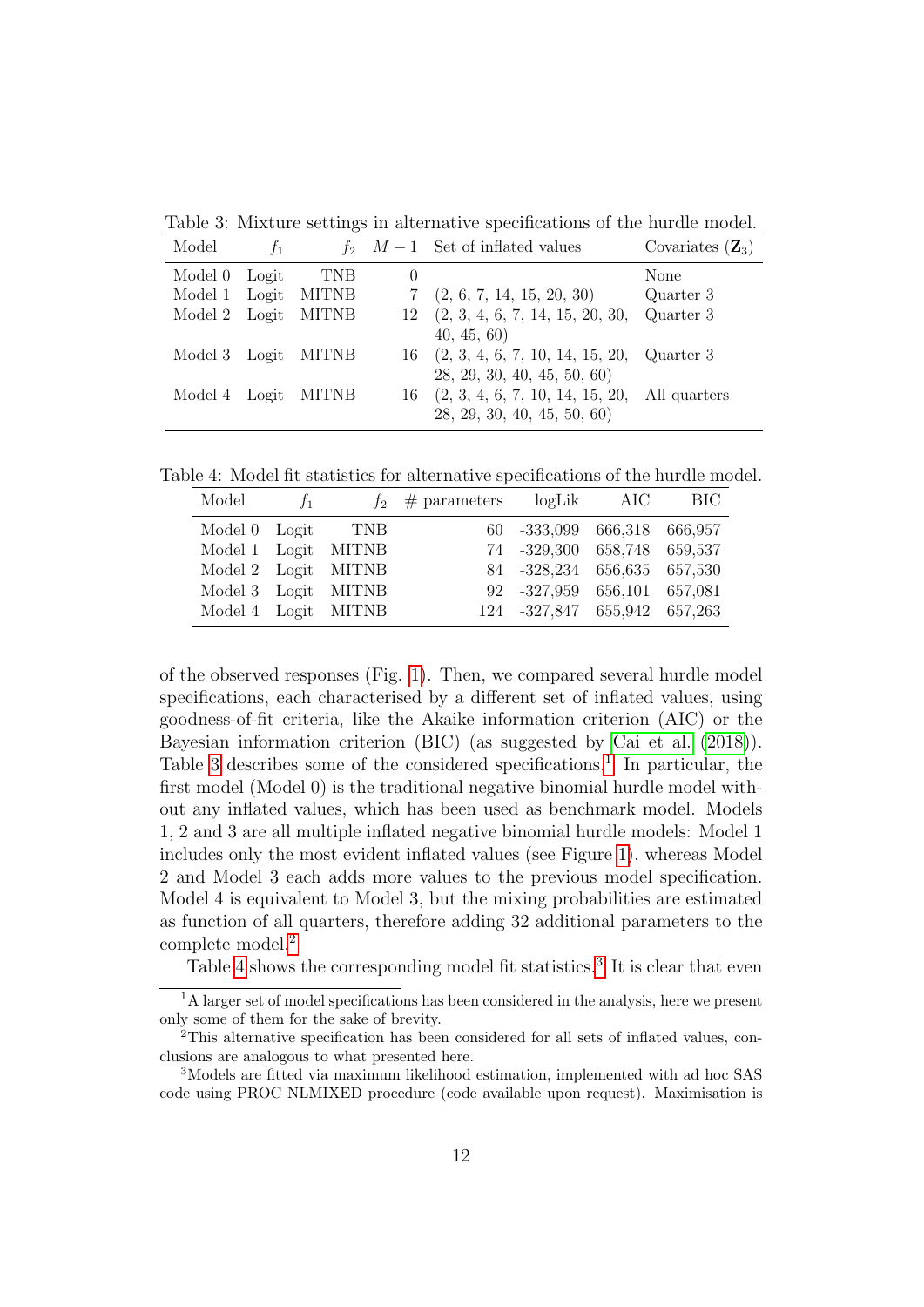by considering only few extremely evident inflations, as in Model 1, we obtain a much better fit to our data comparative to the benchmark hurdle model; and the fit improves again with the addition of other inflated values. Comparing Model 3 and Model 4 we can see that the inclusion of all quarters in the multinomial specification generates some additional gain (AIC is lower), but not as much as to be worthy of the additional complexity (BIC is higher). This confirm our choice to include only the third quarter in the multinomial model. Therefore, the final specification for the analysis is Model 3, which considers 16 inflated values: 2, 3, 4, 6, 7, 10, 14, 15, 20, 28, 29, 30, 40, 45, 50, 60 nights.

In figures [3](#page-13-0) and [4](#page-13-1) we present the hanging rootogram plots for Model 0 and Model 3 respectively. As described by [Kleiber & Zeileis \(2016\)](#page-25-6), the hanging rootogram is a graphic tool particularly useful for diagnosing issues such as overdispersion and multiple inflation in count data modelling. It displays predicted and observed distribution of the variable under study, showing how the model fits the data. Discrepancies are seen by comparison with the horizontal axis: if a bar doesn't reach the zero line then the model over-predicts a particular value, and if the bar exceeds the zero line it under-predicts it. The vertical axis is scaled to the square-root of the frequencies to draw more attention to differences in the tails of the distribution. The comparison between the two plots confirms that the proposed multiple inflated approach provides a better adaptation to the data since the model corrects most of the under-prediction of the inflated values that is displayed in figure [3.](#page-13-0)

### 4.2 Determinants of tourism behaviour

Maximum likelihood estimates of the multiple inflated hurdle model parameters are presented in the following tables: estimates for the logit regression are in Table [5,](#page-14-0) for the truncated negative binomial model are in Table [6,](#page-15-0) and for the multinomial regression are in [7.](#page-16-0)

Results show the importance of the socio-demographic variables as determinants of both the propensity and the intensity of tourism participation. Age has a discordant effect: older people tend to participate less in tourism, but when they do participate they tend to have longer holidays. Conversely, the effect of family composition is concordant in both components of the hurdle model: a larger family has a lower propension to travel and tend to spend fewer days on holiday, but having at least one young child increases both the odds of travelling and the number of overnight stays.

Consistently with the hypothesis that economic conditions matter, the

obtained via numeric optimisation applying dual quasi-Newton algorithm.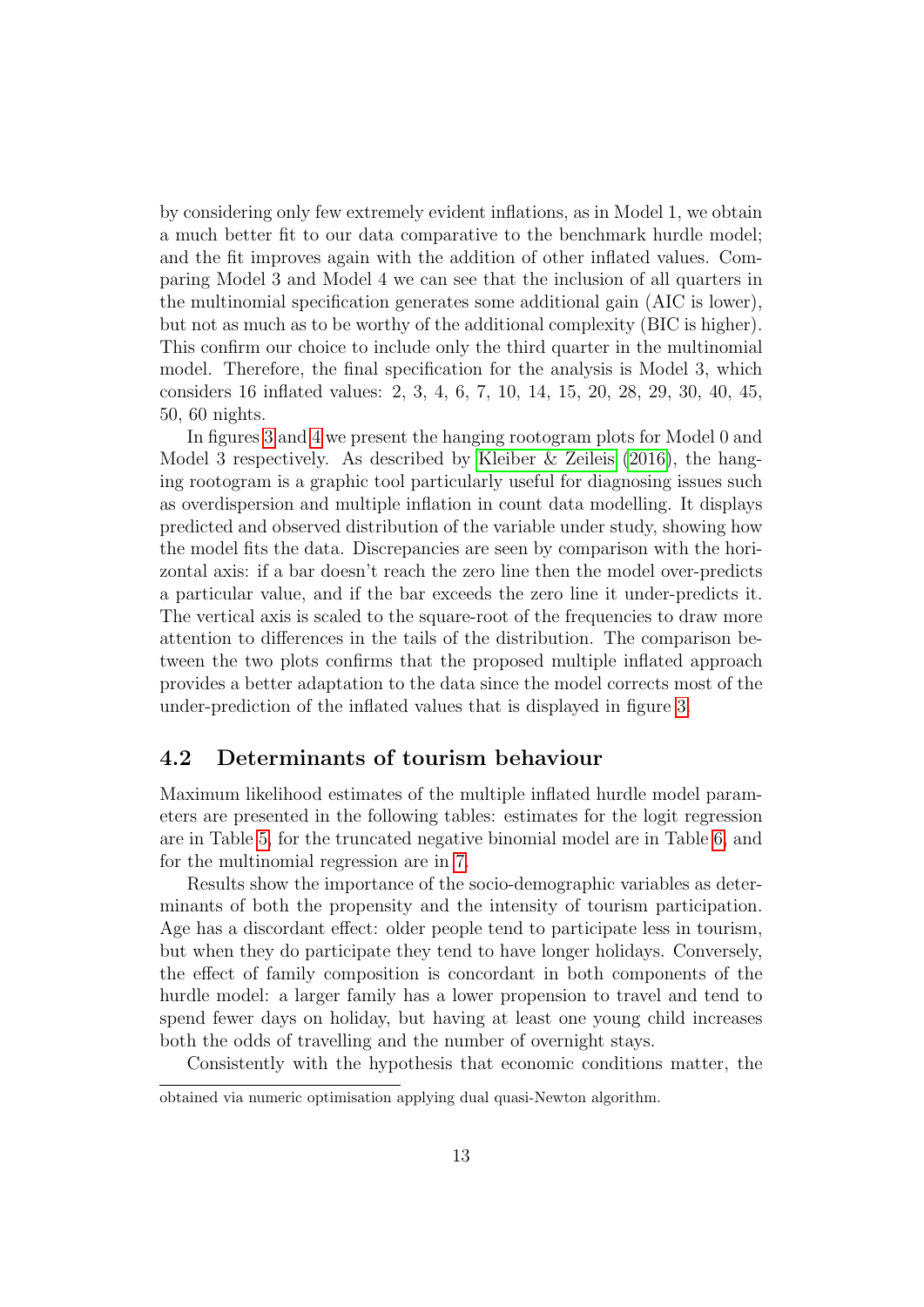#### Rootogram of the predicted number of overnight stays



<span id="page-13-0"></span>Figure 3: Comparison of predicted distribution (red line) and observed distribution (hung bars), Model 0. if a bar doesn't reach the zero line indicates over-prediction, if it exceeds the zero line indicates under-prediction.

Rootogram of the predicted number of overnight stays

### 500 400 sqrt(Frequency) 300 200  $\overline{5}$ unun  $\circ$ ٦  $\pmb{0}$  $10$ 60  $20\,$  $30$ 40 50 Quarterly number of overnight stays

<span id="page-13-1"></span>Figure 4: Comparison of predicted distribution (red line) and observed distribution (hung bars), Model 3. if a bar doesn't reach the zero line indicates over-prediction, if it exceeds the zero line indicates under-prediction.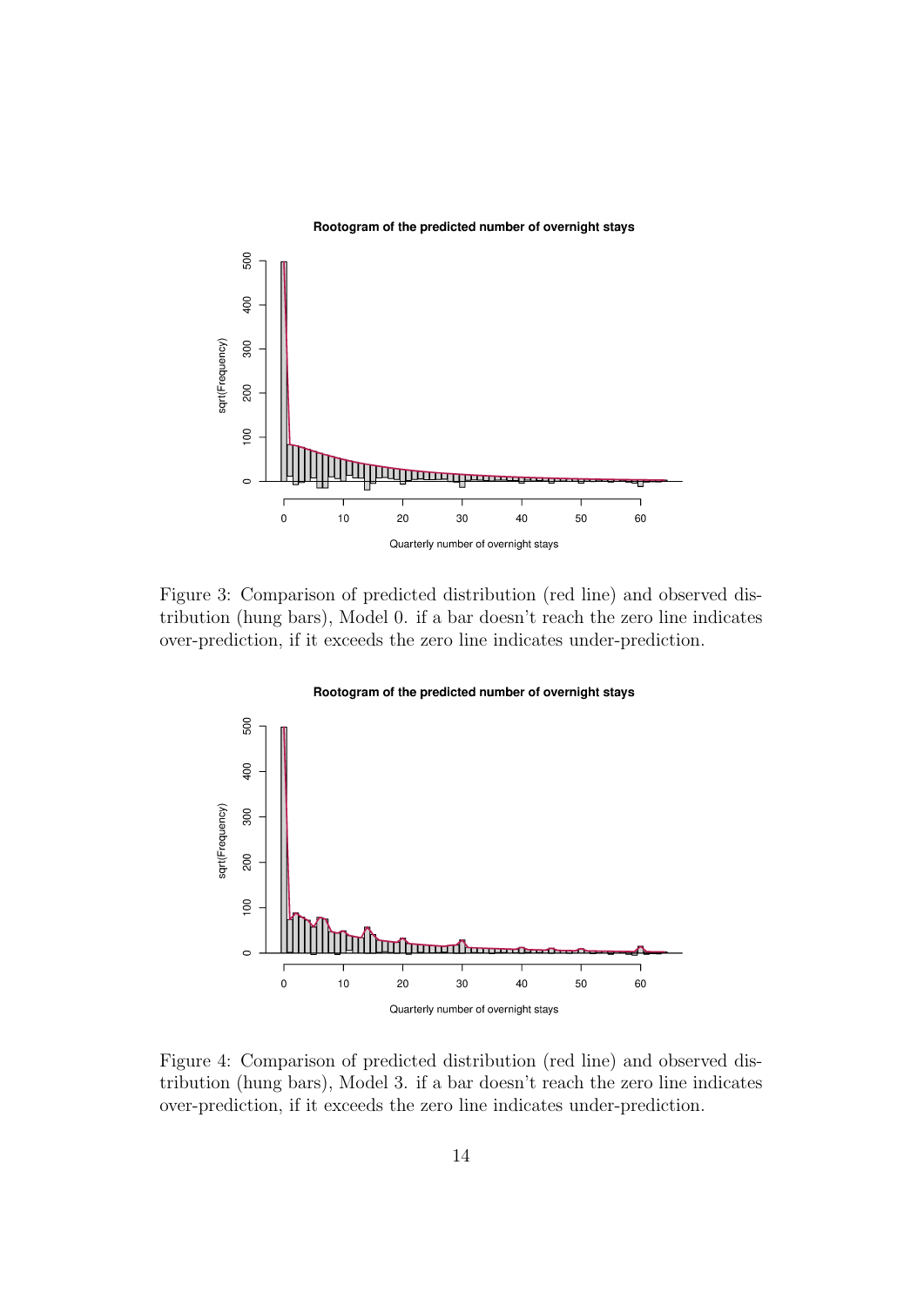| Covariate                       | Coef.                  | Covariate                                 | Coef.                  |
|---------------------------------|------------------------|-------------------------------------------|------------------------|
| Intercept                       | $-2.148***$            | Prop. income recipients                   |                        |
|                                 |                        | $\theta$                                  | ref.                   |
| Scaled age                      | $-0.529***$            | $(0 - 0.5]$                               | $0.451***$             |
| $(Scaled age)^2$                | $-0.337***$            | $(0.5 - 1]$                               | $0.677***$             |
| Female                          | $0.045***$             |                                           |                        |
| Household size                  | $-0.090***$            | NUTS1 region                              |                        |
| Children                        | $0.275***$             | North-West                                | ref.                   |
| University degree               | $0.730***$             | North-East                                | $-0.147***$            |
| Business trips                  | $0.423***$             | Centre                                    | $-0.230***$            |
|                                 |                        | South                                     | $-0.682***$            |
| Occupation                      |                        | Islands                                   | $-0.750***$            |
| Unemployed                      | ref.                   |                                           |                        |
| Housewife                       | $0.174***$             | Quarter                                   |                        |
| Student                         | $0.849***$             | 1. Jan. - Mar.                            | ref.                   |
| Retired                         | $0.346***$             | 2. Apr. - June                            | $0.366***$             |
| Disabled                        | $-0.131**$             | 3. July - Sept.                           | $1.381^{\ast\ast\ast}$ |
| Managerial staff                | $0.815***$             | 4. Oct. - Dec.                            | $-0.110^{***}$         |
| Office worker                   | $0.527^{\ast\ast\ast}$ |                                           |                        |
| Manual worker                   | $-0.141***$            | Year $t(t_{2004}=0)$                      | $0.175^{***}\,$        |
| Self employed                   | $0.246***$             | Year $t^2$                                | $-0.040***$            |
| Professional                    | $0.648***$             | Year $t^3$                                | $0.002***$             |
| $\cdot$ $\circ$<br>$\mathbf{r}$ | 0.001<br>als als als   | also also control<br>$\sim$ $\sim$ $\sim$ |                        |

<span id="page-14-0"></span>Table 5: ML estimates of logit model coefficients

Significance codes: \*\*\*  $p < 0.001$ , \*\*  $p < 0.01$ , \*  $p < 0.05$ ,  $\degree p < 0.1$ 

proportion of household's income recipients has a positive and highly significant effect on the decision to go on holiday. Moreover, estimates for the occupational status tell us that manual workers and unemployed persons are less likely to go on holiday, contrary to professionals, managerial staff and office workers who have a higher propensity to travel. But when on holiday, the occupational status acts primarily as a constraint on trips' duration: working individuals have less time to spend on holidays than students and retired people. The same can be said for the proportion of income recipients, since a higher proportion is associated with fewer days of holiday.

The model presents a remarkable North-South divide in tourism participation: assuming that the other covariates remain constant, the odds for residents of insular and southern regions are about 50% lower than that of north-western residents. And the same North-South dualism can be observed in the number of nights spent on holiday. In this respect, one should also consider that northern regions have a more efficient transportation system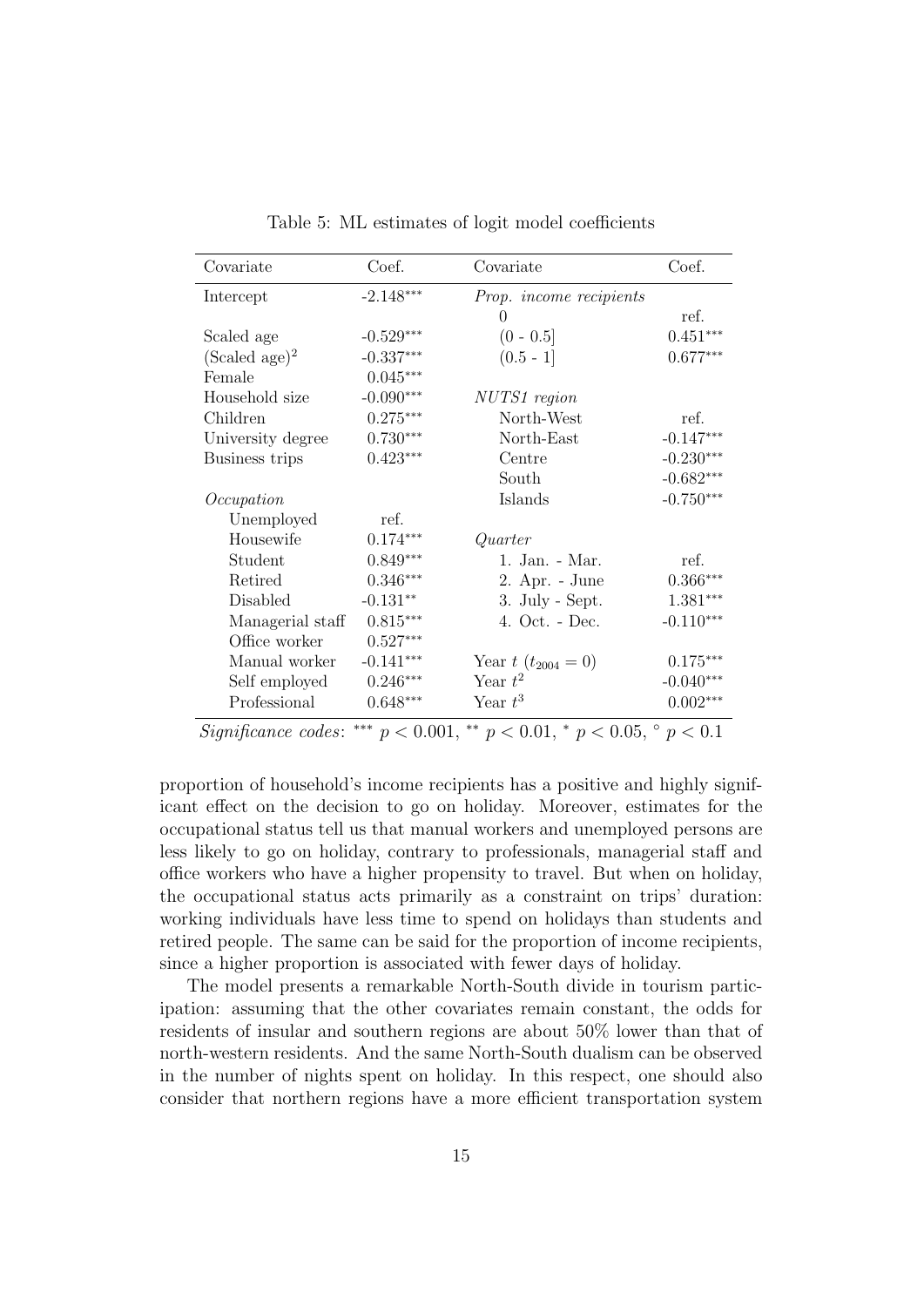<span id="page-15-0"></span>

| Covariate                               | Coef.             | Covariate                                        | Coef.                   |
|-----------------------------------------|-------------------|--------------------------------------------------|-------------------------|
| Model for location parameter $\lambda$  |                   |                                                  |                         |
| Intercept                               | $2.221***$        | Prop. income recipients                          |                         |
|                                         |                   | $\theta$                                         | ref.                    |
| Scaled age                              | $0.172***$        | $(0 - 0.5]$                                      | $-0.109**$              |
| (Scaled age) <sup>2</sup>               | $0.046***$        | $(0.5 - 1]$                                      | $-0.115**$              |
| Female                                  | $0.028**$         |                                                  |                         |
| Household size                          | $-0.074***$       | NUTS1 region                                     |                         |
| Children                                | $0.217***$        | North-West                                       | ref.                    |
| University degree                       | $0.168***$        | North-East                                       | $-0.142***$             |
| Business trips                          | $-0.022$          | Centre                                           | $-0.152***$             |
|                                         |                   | South                                            | $-0.283***$             |
| Occupation                              |                   | Islands                                          | $-0.265***$             |
| Unemployed                              | ref.              |                                                  |                         |
| Housewife                               | 0.031             | Quarter                                          |                         |
| Student                                 | $0.178***$        | 1. Jan. - Mar.                                   | ref.                    |
| Retired                                 | $0.117**$         | 2. Apr. - June                                   | $\textnormal{-}0.035^*$ |
| Disabled                                | 0.040             | 3. July - Sept.                                  | $0.828***$              |
| Managerial staff                        | 0.028             | 4. Oct. - Dec.                                   | $-0.186***$             |
| Office worker                           | $-0.080*$         |                                                  |                         |
| Manual worker                           | $-0.226***$       | Year $t(t_{2004}=0)$                             | $-0.051***$             |
| Self employed                           | $-0.161***$       | Year $t^2$                                       | $0.009*$                |
| Professional                            | $-0.031$          | Year $t^3$                                       | $-0.001**$              |
| Model for dispersion parameter $\theta$ |                   |                                                  |                         |
| Intercept                               | $0.109***$        | Quarter                                          |                         |
|                                         |                   | Quarters $1, 2, 4$                               | ref.                    |
|                                         |                   | 3. July - Sept.                                  | $0.368***$              |
| Significance codes:                     | *** $p < 0.001$ , | ** $p < 0.01$ , * $p < 0.05$ , $\degree p < 0.1$ |                         |

Table 6: ML estimates of the truncated negative binomial model coefficients

and a more favourable location as they are closer to foreign destinations that produce additional attractions for those Italian residents. On the other hand, since southern and insular regions have plenty of "in-house" leisure destinations, there could be a larger part of residents of these areas who prefer same-day trips, which are not registered in the dataset.

The estimated multinomial logit model for the mixing probabilities confirms a strong connection of the third quarter with the presence of inflated values in the distribution of the total number of overnight stays, as observed in Figure [2.](#page-6-0) To understand the contribution of each inflated value to the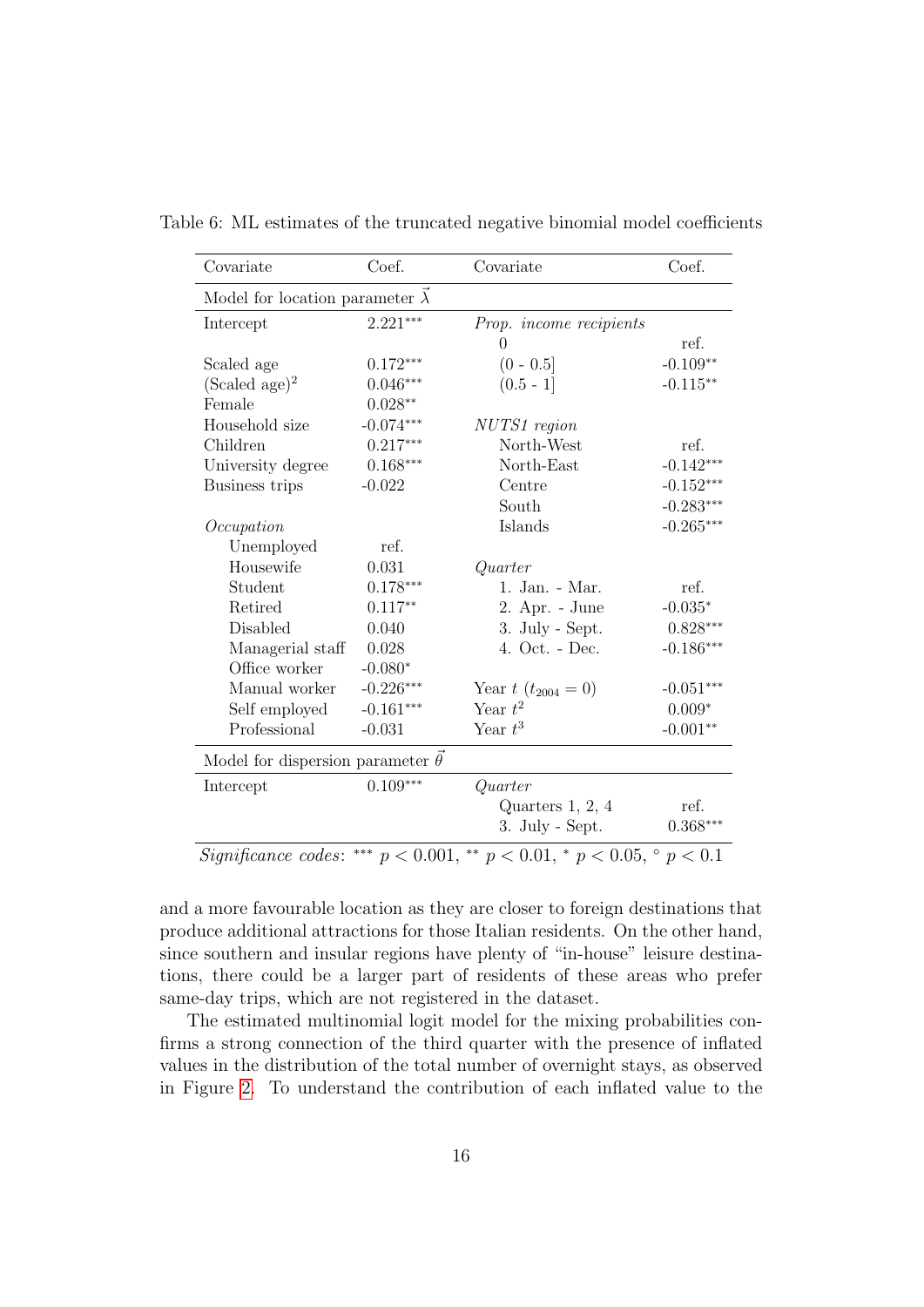<span id="page-16-0"></span>

| Inflated       |                 |             |                  |             |
|----------------|-----------------|-------------|------------------|-------------|
| Value          | Covariate       | Coef.       | Covariate        | Coef.       |
|                | Intercept:      |             | Quarter:         |             |
| $\overline{2}$ | $\gamma_{2,0}$  | $-2.360***$ | $\gamma_{2,Q3}$  | $-1.634***$ |
| 3              | $\gamma_{3,0}$  | $-2.744***$ | $\gamma_{3,Q3}$  | $-1.765***$ |
| 4              | $\gamma_{4,0}$  | $-3.011***$ | $\gamma_{4,Q3}$  | $-1.994***$ |
| 6              | $\gamma_{6,0}$  | $-2.814***$ | $\gamma_{6,Q3}$  | $0.372***$  |
| 7              | $\gamma_{7,0}$  | $-3.030***$ | $\gamma_{7,Q3}$  | $0.625***$  |
| 10             | $\gamma_{10,0}$ | $-5.083***$ | $\gamma_{10,Q3}$ | 1.447***    |
| 14             | $\gamma_{14,0}$ | $-4.120***$ | $\gamma_{14,Q3}$ | $1.754***$  |
| 15             | $\gamma_{15,0}$ | $-5.535***$ | $\gamma_{15,Q3}$ | 2.139***    |
| 20             | $\gamma_{20,0}$ | $-5.472***$ | $\gamma_{20,Q3}$ | $1.767***$  |
| 28             | $\gamma_{28,0}$ | $-6.744***$ | $\gamma_{28,Q3}$ | $0.978**$   |
| 29             | $\gamma_{29,0}$ | $-6.894***$ | $\gamma_{29,Q3}$ | $1.695***$  |
| 30             | $\gamma_{30,0}$ | $-5.736***$ | $\gamma_{30,Q3}$ | $2.192***$  |
| 40             | $\gamma_{40,0}$ | $-6.723***$ | $\gamma_{40,Q3}$ | $1.101***$  |
| 45             | $\gamma_{45,0}$ | $-7.442***$ | $\gamma_{45,Q3}$ | $1.680***$  |
| 50             | $\gamma_{50,0}$ | $-7.886***$ | $\gamma_{50,Q3}$ | $2.106***$  |
| 60             | $\gamma_{60,0}$ | $-6.781***$ | $\gamma_{60,Q3}$ | $2.110***$  |

Table 7: ML estimates of the multinomial logit model coefficients

Significance codes: \*\*\*  $p < 0.001$ , \*\*  $p < 0.01$ , \*  $p < 0.05$ ,  $\degree p < 0.1$ Reference level: Quarters 1, 2, 4

mixture with the truncated negative binomial model, it is useful to calculate the mixing probabilities from the coefficients of Table [7.](#page-16-0) These probabilities, specific for years and quarters, are presented in Table [8.](#page-17-0)

Overall, the mixing weights show that inflations are a non-negligible component of the intensity of tourism participation, especially in the third quarter in which less than 70% of the positive values seems to derive from the truncated negative binomial distribution. Even during the other quarters, the percentage of positive values explained by the TNB is about 73%. What is interesting to note, however, is the different composition of the mixture in the third quarter than in the rest of the year: the smaller inflated values have larger weights in the off-peak seasons, whereas in the third quarter the most frequent values are 6, 7, 14, 15 and 30 days. These values derive from the summation of one or more trips, which are commonly taken in weekend-, week-, or month-long blocks.

To understand the effect of the economic crisis, we compute the predictive margins of year and quarter for the two aspects of tourism participation,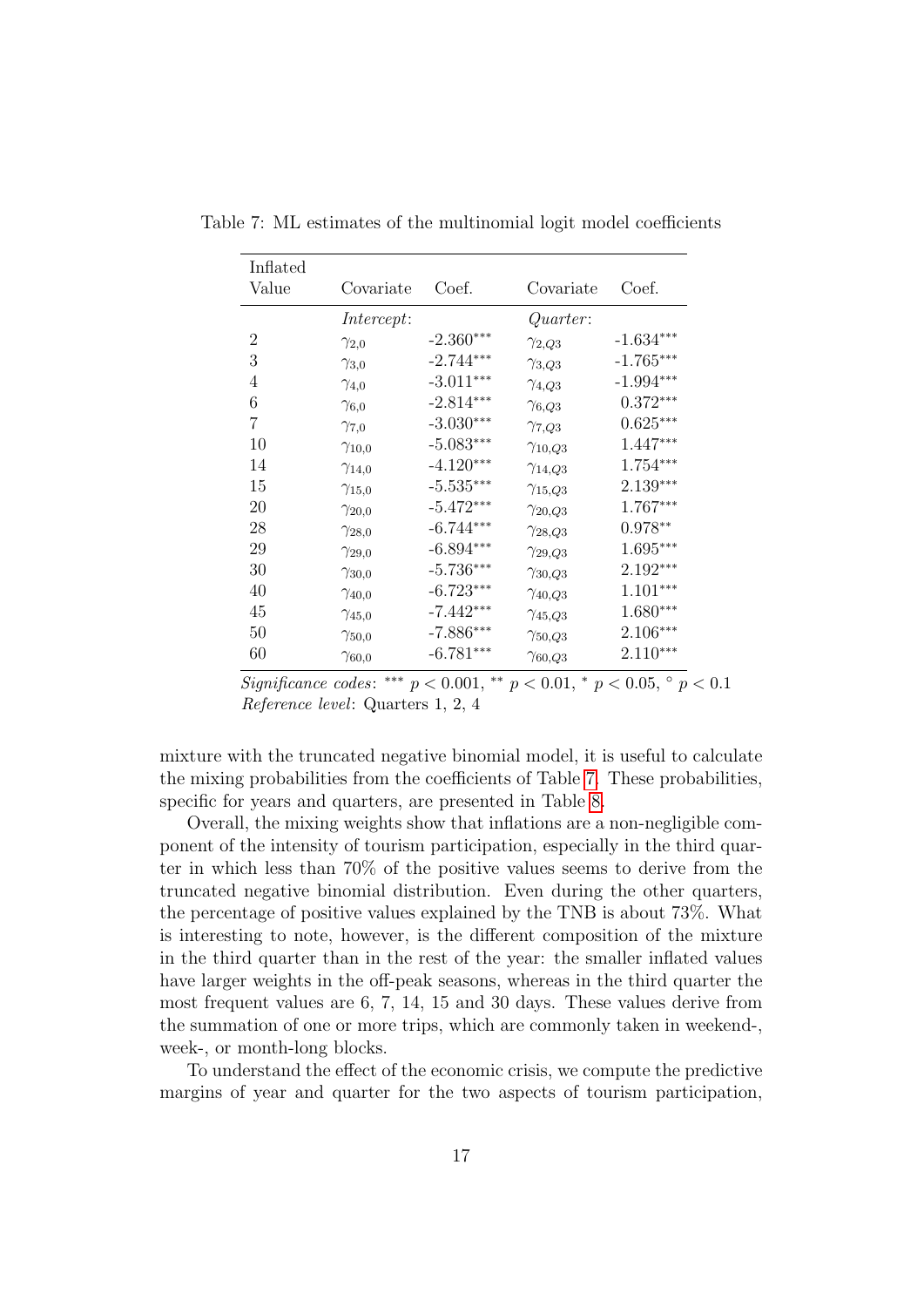<span id="page-17-0"></span>

| Probability                      |        | Quarters 1, 2 $\&$ 4 |        | Quarters 3 |
|----------------------------------|--------|----------------------|--------|------------|
| $Pr(y=2)$                        | 0.0697 | (0.0024)             | 0.0127 | (0.0016)   |
| $Pr(y=3)$                        | 0.0475 | (0.0021)             | 0.0076 | (0.0015)   |
| $Pr(y=4)$                        | 0.0363 | (0.0019)             | 0.0046 | (0.0014)   |
| $Pr(y=6)$                        | 0.0442 | (0.0017)             | 0.0600 | (0.0019)   |
| $Pr(y=7)$                        | 0.0357 | (0.0015)             | 0.0623 | (0.0019)   |
| $Pr(y = 10)$                     | 0.0046 | (0.0009)             | 0.0182 | (0.0013)   |
| $Pr(y = 14)$                     | 0.0120 | (0.0008)             | 0.0648 | (0.0017)   |
| $Pr(y = 15)$                     | 0.0029 | (0.0006)             | 0.0231 | (0.0012)   |
| $Pr(y = 20)$                     | 0.0031 | (0.0004)             | 0.0170 | (0.0010)   |
| $Pr(y = 28)$                     | 0.0009 | (0.0002)             | 0.0022 | (0.0005)   |
| $Pr(y = 29)$                     | 0.0007 | (0.0002)             | 0.0038 | (0.0006)   |
| $Pr(y = 30)$                     | 0.0024 | (0.0003)             | 0.0199 | (0.0009)   |
| $Pr(y = 40)$                     | 0.0009 | (0.0002)             | 0.0025 | (0.0004)   |
| $Pr(y = 45)$                     | 0.0004 | (0.0001)             | 0.0022 | (0.0004)   |
| $Pr(y = 50)$                     | 0.0003 | (0.0001)             | 0.0021 | (0.0003)   |
| $Pr(y = 60)$                     | 0.0008 | (0.0002)             | 0.0065 | (0.0005)   |
| $1 - \sum_{j=1}^{M-1} Pr(y = j)$ | 0.7376 | (0.0058)             | 0.6903 | (0.0055)   |

Table 8: Estimated mixture probabilities  $Pr(y = j)$  by *Quarter*. Standard errors in parenthesis, computed by delta method.

that is: i) the predicted probability of having at least one trip and ii) the expected number of positive overnight stays, as functions of year and quarter. Predictive margins are computed as the average of the predicted values for all observations at each fixed value of year and quarter (leaving other covariates at their observed value). Since year and quarter influence each part of the MITNB hurdle model, by calculating the predictive margin we are able to see the overall role of the two covariates.

Predictive margins are plotted in Figures [5](#page-18-0) and [6](#page-18-1) and reported in Table [10](#page-22-0) in Appendix. Graphs show that the reaction to the Great Recession starts in 2009 when, after a period of growth in participation (comparatively to 2004), the predicted probability of travelling begins to decrease; and the decline spikes in 2011 probably due to the heavy fiscal restrictive measures adopted by the Italian government in that year. In addition, from 2011 the tourism participation drops below the 2004's level and, after a year of stability, further decrease in 2013. This might indicate the presence of an inertia in reacting to the 2008 crisis: at first, households reacted to an increase in taxes by reducing savings to defend their living standards; after, considering the persistence of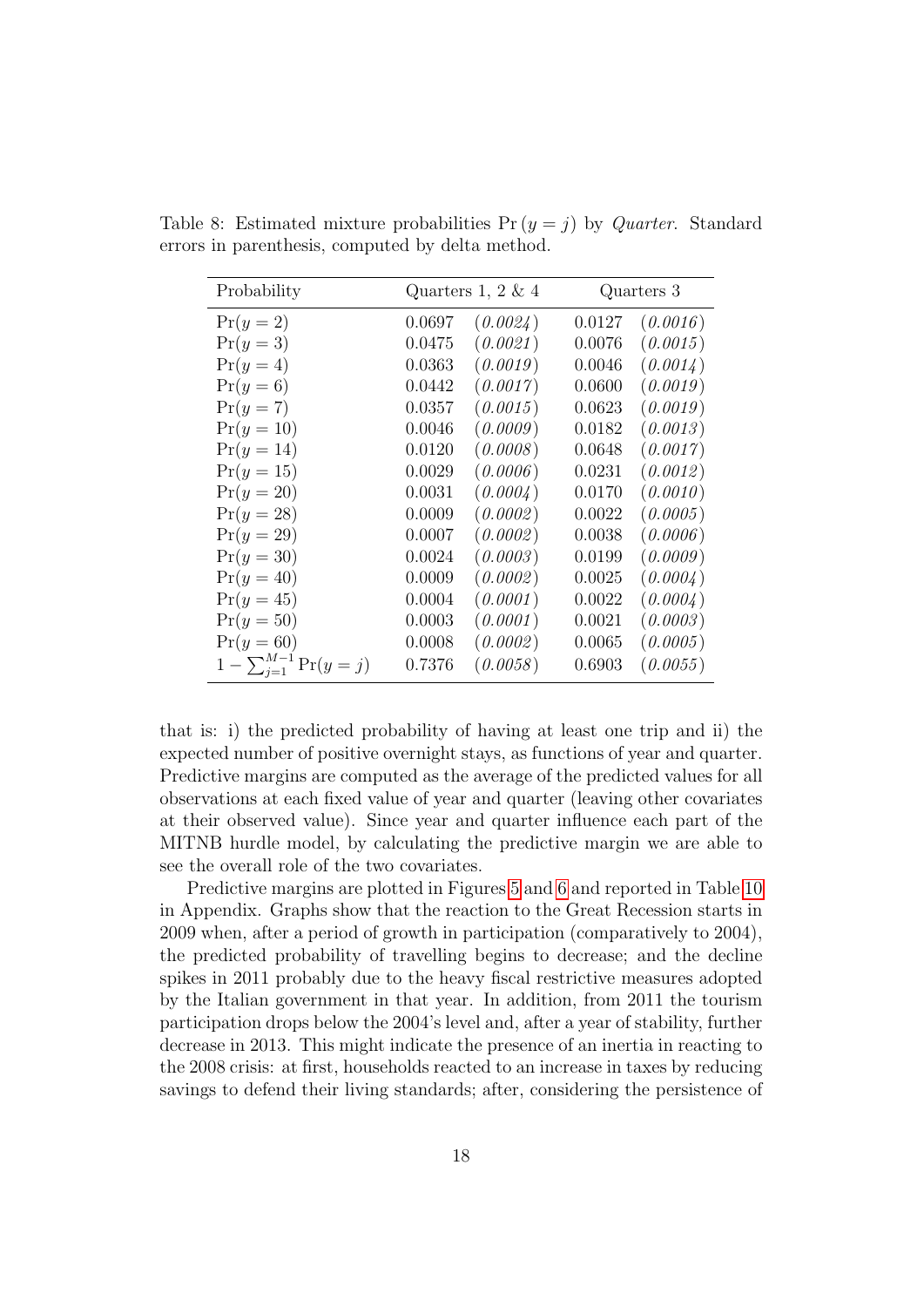

<span id="page-18-0"></span>Figure 5: Predictive margins of Year and Quarter on tourism participation



<span id="page-18-1"></span>Figure 6: Predictive margins of Year, Quarter and Short trip on positive values of the quarterly number of overnight stays.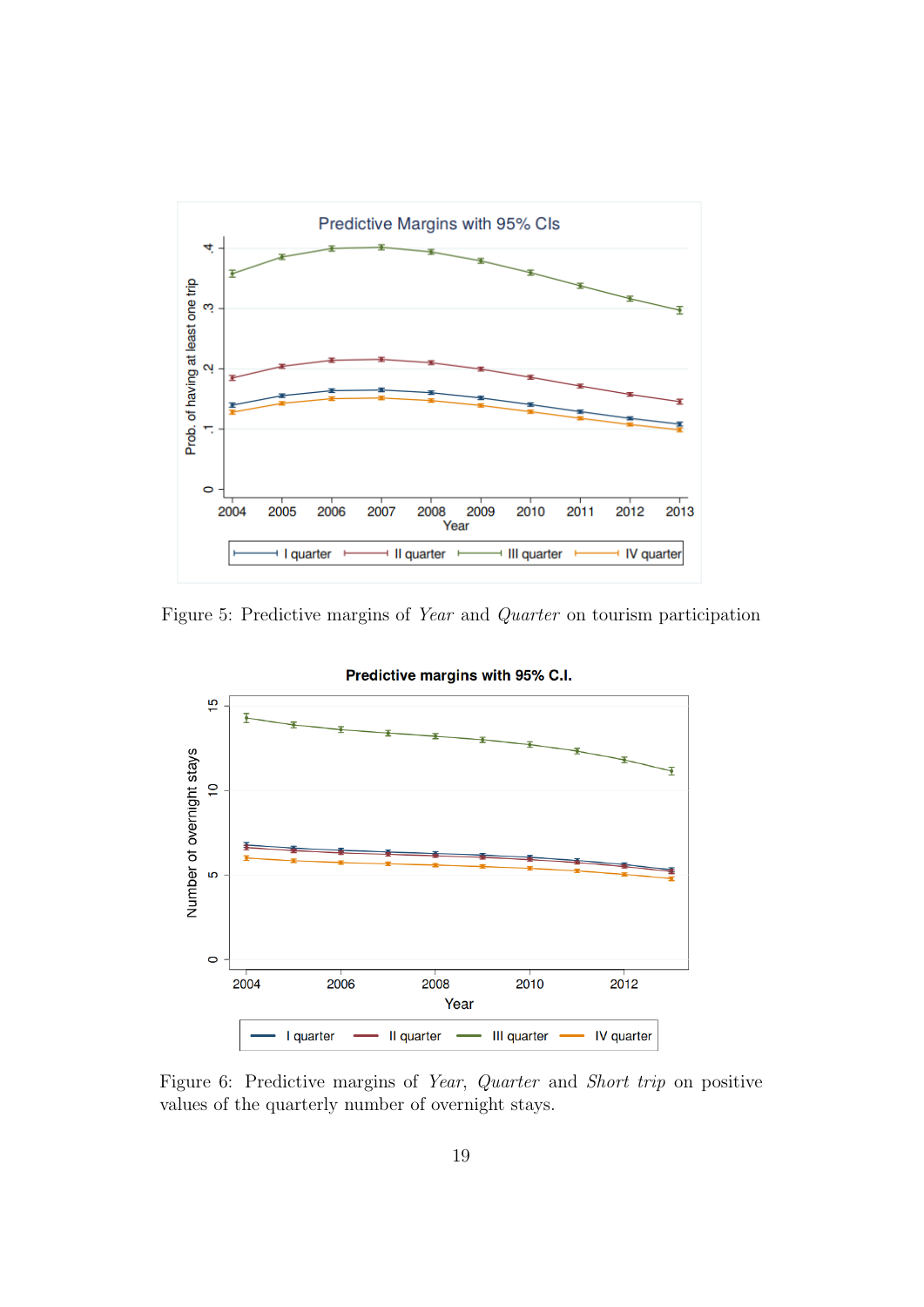the crisis, households had to reduce consumption. Moreover, results reflect the general trend of a reduction in the average length of stay per trip which has been observed at the macro level [\(ISTAT 2014,](#page-25-0) Chp. 18). In fact the decrease seams to have started even before 2008, but the highest reduction can be identified in 2013 indicating that the 2011 downturn, more than that of 2008, strongly affected tourism behaviour about intensity.

## 5 Final remarks

Estimation results for the proposed multiple inflated hurdle regression model show that, in Italy, the Great Recession had a negative impact on both the propensity and the intensity of tourism participation. Moreover, estimates confirm common knowledge that seasonality is a universal factor in tourism and that socio-demographic and economic characteristics are relevant in determining individuals' tourism behaviour.

In assessing the effects of the Great Recession on tourism, we have to consider that nowadays tourism has become a "normal thing", a part of the lifestyle, quality of life and well being of an increasing number of people [\(Bargeman & van der Poel 2006,](#page-24-8) [Dolnicar et al. 2012,](#page-24-9) [Cracolici et al. 2013\)](#page-24-10). Therefore, we should likely observe an inertia in tourism behaviour and a higher probability of a "slicing strategy" (e.g., cheaper holiday) rather than a pure "cutback strategy" (e.g., fewer trips, reduced length of stay) [\(Bronner](#page-24-11) [& De Hoog 2012\)](#page-24-11). The dataset used in our analysis doesn't include information about tourism expenditures, therefore we were not able to investigate whether Italians employs a "slicing strategy" in response to the economic crisis. Conversely, through the formulation of a hurdle model we studied which level of "cutback strategy" has been mostly implemented by the Italian citizens: (a) giving up holidays completely or (b) reducing in the number of overnight stays. Evidence shows that both strategies has been applied in the period of the Great Recession, but the more prominent reaction to the crisis seems to be the complete renounce to leisure trips: the probability of participation diminished between 2007 and 2013 by more that 30% in the off-peak seasons and by 25% in the summer.

Motivated by the analysis of the impact of the Great Recession on tourism behaviour, the paper proposes a general, novel approach for dealing with count variables whose distribution is inflated in multiple values. This feature can not be represented through the probability distribution models commonly used for count data, but needs to be properly addressed (alongside other data characteristics like zero-inflation and overdispersion) in order to avoid possible estimation biases and incorrect inference about the model parameters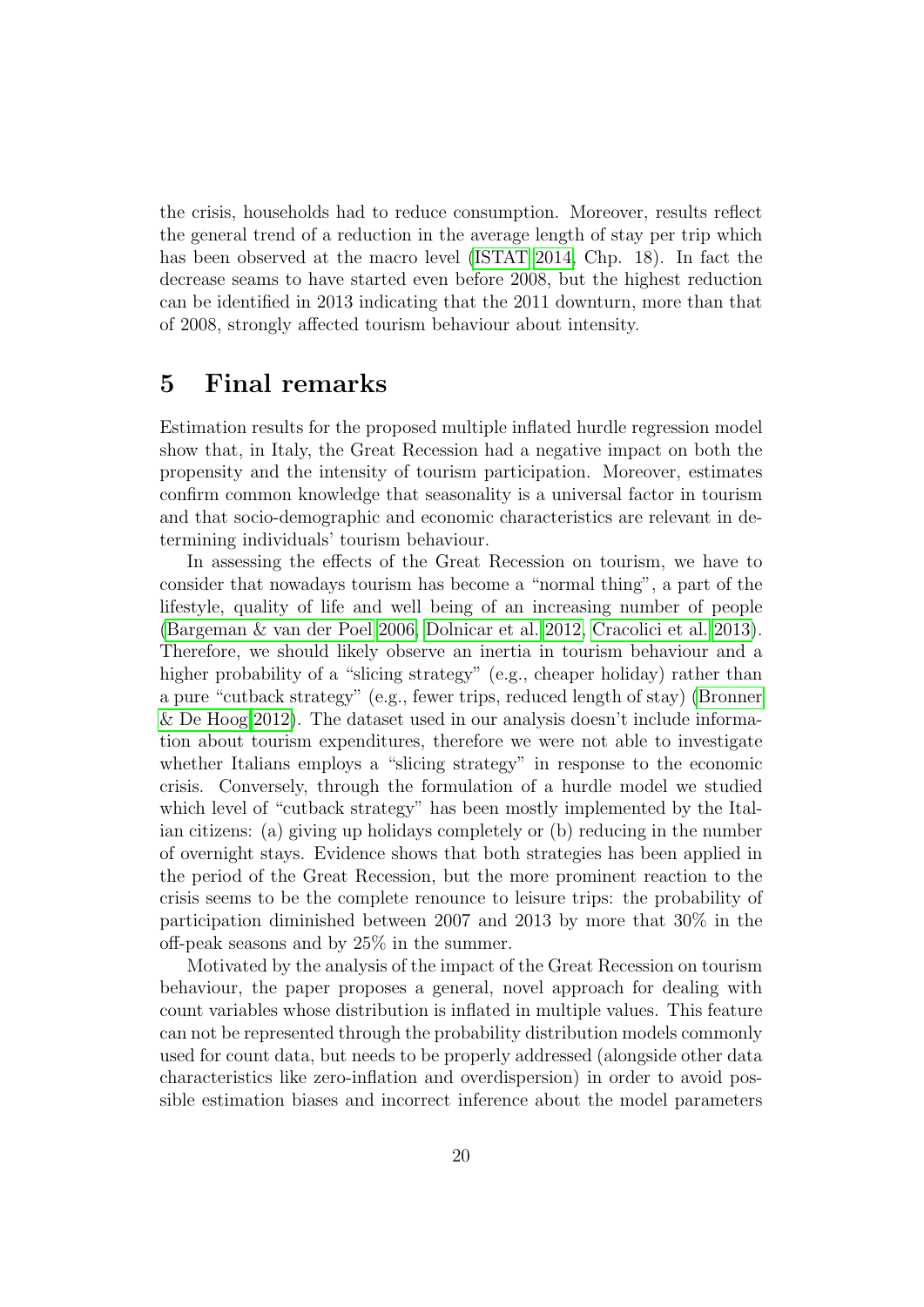[\(Cai et al. 2018\)](#page-24-7). Moreover, failing to control for the inflated nature of the distribution can limit the model's ability to produce reliable model based predictions.

We propose the use of a multiple inflated hurdle negative binomial model, with mixing probabilities modelled through a multinomial logit model, in comparison with the use of the well known hurdle negative binomial model. We show that, by controlling for the inflated nature of the response variable distribution, the proposed formulation provides a better representation of the Italians' tourism behaviour in comparison with non-inflated hurdle models. In particular, by using a multiple inflated hurdle model we are able not only to identify the determinants of the phenomenon under study, but also to correctly fit the distribution of the total number of overnight stays, even in presence of extremely inflated values which are usually under-predicted by standard models. Given this characteristic, we believe that multiple inflated hurdle models can be useful tools for decision makers who are trying to forecast future events or the consequences of some new targeted policies.

The proposed methodology assumes that the inflated values are known, or are exogenously selected by a double procedure of visual inspection and model comparison. Optimal selection of the mixture components is a controversial issue when using any mixture model, and further research should be devoted to investigate the possibility of including the identification of the inflated values directly in the model estimation process.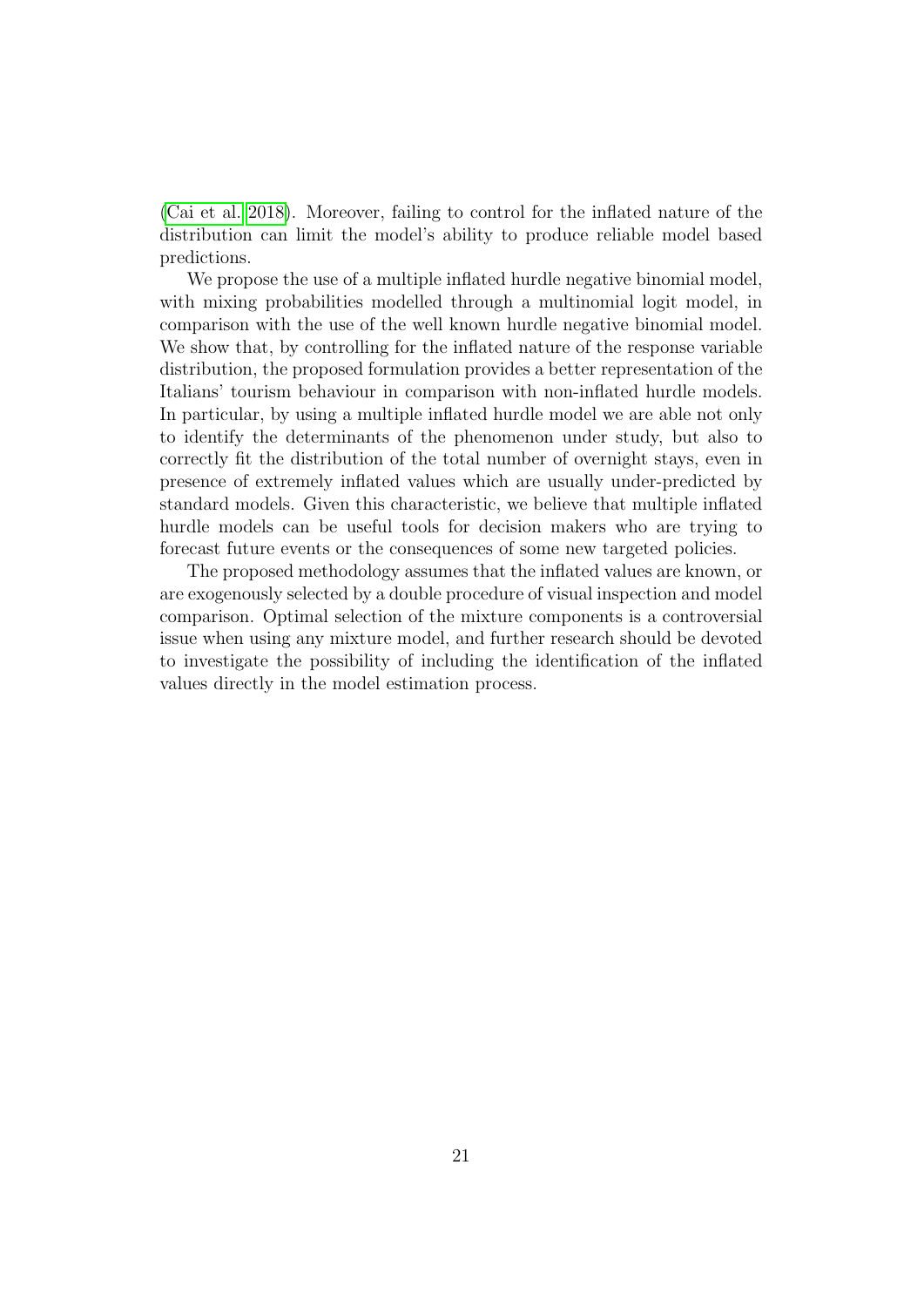# 6 Appendix

| Variable                | Mean   | Std. Deviation | Min            | Max          | Definition                                  |
|-------------------------|--------|----------------|----------------|--------------|---------------------------------------------|
| Age                     | 52.647 | 19.831         | 15             | 109          | Age                                         |
| Female                  | 0.533  | 0.499          | $\theta$       | $\mathbf{1}$ | Female gender                               |
| Household size          | 2.980  | 1.230          | $\mathbf{1}$   | 10           | Number of household's members               |
| Children                | 0.131  | 0.338          | $\Omega$       | $\mathbf{1}$ | At least one child up to 10 years old in    |
|                         |        |                |                |              | the household                               |
| University Degree       | 0.105  | 0.306          | $\theta$       | 1            | University degree vs other education levels |
| Business trips          | 0.026  | 0.160          | $\theta$       | $\mathbf{1}$ | The individual has had business trips in    |
|                         |        |                |                |              | the reference quarter                       |
| Occupation              |        |                |                |              | Occupational status of the individual       |
| Unemployed              | 0.038  | 0.192          | $\overline{0}$ | $\mathbf{1}$ | In search of employment                     |
| Housewife               | 0.141  | 0.348          | $\theta$       | $\mathbf{1}$ | Housewife/househusband                      |
| Student                 | 0.094  | 0.292          | $\theta$       | $\mathbf{1}$ | Student                                     |
| Retired                 | 0.292  | 0.455          | $\theta$       | $\mathbf{1}$ | Retired                                     |
| Disabled                | 0.055  | 0.228          | $\Omega$       | $\mathbf{1}$ | Disabled for work                           |
| Managerial staff        | 0.026  | 0.160          | $\theta$       | $\mathbf{1}$ | Employed in a management position           |
| Office worker           | 0.164  | 0.370          | $\theta$       | $\mathbf{1}$ | Employed as office worker                   |
| Manual worker           | 0.114  | 0.318          | $\theta$       | $\mathbf{1}$ | Employed as manual worker                   |
| Self employed           | 0.051  | 0.221          | $\theta$       | $\mathbf{1}$ | Self employed (entrepreneur or craftsman)   |
| Professional            | 0.023  | 0.151          | $\theta$       | $\mathbf{1}$ | Professional                                |
| Prop. income recipients |        |                |                |              | Proportion of household's members employed  |
|                         |        |                |                |              | or retired, at least 16 years old           |
| [0]                     | 0.059  | 0.237          | $\theta$       | $\mathbf{1}$ | $= 0$                                       |
| $(0 - 0.5]$             | 0.348  | 0.476          | $\theta$       | $\mathbf{1}$ | $> 0$ and $\leq 0.5$                        |
| $(0.5 - 1]$             | 0.592  | 0.491          | $\theta$       | $\mathbf{1}$ | > 0.5                                       |
| NUTS1 region            |        |                |                |              | Regional area where the tourist lives       |
| North-West              | 0.224  | 0.417          | $\overline{0}$ | $\mathbf{1}$ | North-western Italy                         |
| North-East              | 0.206  | 0.405          | $\theta$       | $\mathbf{1}$ | North-eastern Italy                         |
| Centre                  | 0.194  | 0.395          | $\theta$       | $\mathbf{1}$ | Central Italy                               |
| South                   | 0.269  | 0.443          | $\theta$       | $1\,$        | South Italy                                 |
| Islands                 | 0.107  | 0.309          | $\theta$       | $\mathbf{1}$ | Insular Italy                               |
| Quarter                 |        |                |                |              | Quarter                                     |
| 1. Jan. - Mar.          | 0.251  | 0.434          | $\theta$       | $\mathbf{1}$ | First quarter: January - March              |
| 2. Apr. - June          | 0.252  | 0.434          | $\theta$       | $\mathbf{1}$ | Second quarter: April - June                |
| 3. July - Sept.         | 0.249  | 0.432          | $\theta$       | $\mathbf{1}$ | Third quarter: July - September             |
| 4. Oct. - Dec.          | 0.248  | 0.432          | $\overline{0}$ | $1\,$        | Fourth quarter: October - December          |
| Year $t$                | 4.386  | 2.859          | $\theta$       | 9            | Years from 2004 $(t_{2004} = 0)$            |

<span id="page-21-0"></span>Table 9: Descriptive statistics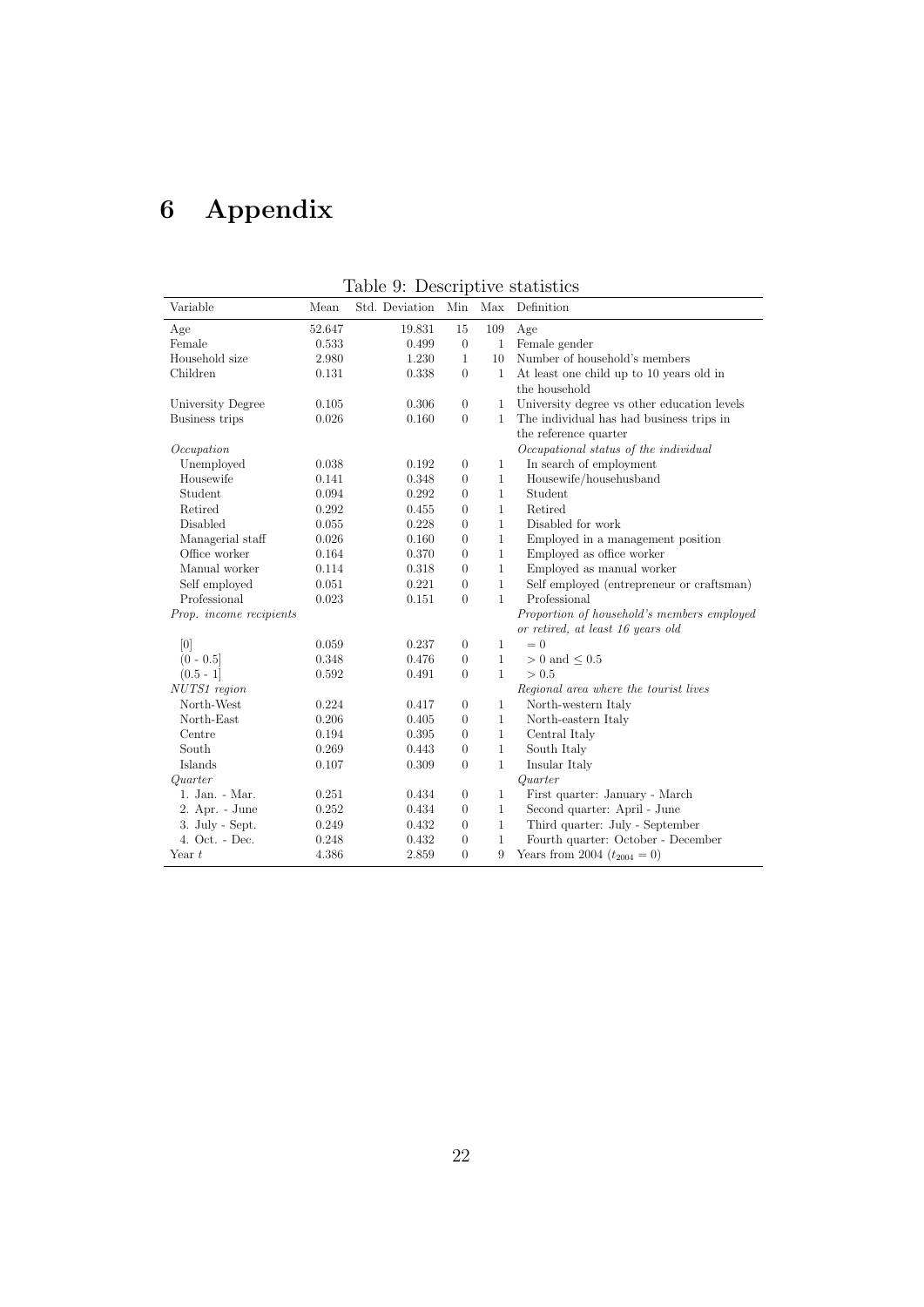| Year |       | $\hat{p}(y>0)$ |        | $\hat{E}(y y>0)$ |
|------|-------|----------------|--------|------------------|
|      |       | Quarter 1      |        |                  |
| 2004 | 0.140 | (0.002)        | 6.778  | (0.078)          |
| 2005 | 0.155 | (0.001)        | 6.586  | (0.060)          |
| 2006 | 0.164 | (0.002)        | 6.456  | (0.059)          |
| 2007 | 0.165 | (0.002)        | 6.360  | (0.057)          |
| 2008 | 0.160 | (0.001)        | 6.274  | (0.054)          |
| 2009 | 0.152 | (0.001)        | 6.175  | (0.054)          |
| 2010 | 0.141 | (0.001)        | 6.042  | (0.055)          |
| 2011 | 0.129 | (0.001)        | 5.859  | (0.054)          |
| 2012 | 0.118 | (0.001)        | 5.615  | (0.052)          |
| 2013 | 0.108 | (0.002)        | 5.306  | (0.064)          |
|      |       | Quarter 2      |        |                  |
| 2004 | 0.185 | (0.002)        | 6.621  | (0.070)          |
| 2005 | 0.204 | (0.002)        | 6.435  | (0.053)          |
| 2006 | 0.214 | (0.002)        | 6.310  | (0.052)          |
| 2007 | 0.216 | (0.002)        | 6.218  | (0.050)          |
| 2008 | 0.210 | (0.002)        | 6.135  | (0.048)          |
| 2009 | 0.200 | (0.002)        | 6.039  | (0.048)          |
| 2010 | 0.186 | (0.002)        | 5.910  | (0.049)          |
| 2011 | 0.171 | (0.002)        | 5.734  | (0.048)          |
| 2012 | 0.157 | (0.002)        | 5.498  | (0.047)          |
| 2013 | 0.145 | (0.002)        | 5.200  | (0.059)          |
|      |       | Quarter 3      |        |                  |
| 2004 | 0.358 | (0.003)        | 14.293 | (0.134)          |
| 2005 | 0.386 | (0.002)        | 13.882 | (0.087)          |
| 2006 | 0.400 | (0.002)        | 13.605 | (0.086)          |
| 2007 | 0.402 | (0.002)        | 13.401 | (0.082)          |
| 2008 | 0.394 | (0.002)        | 13.217 | (0.076)          |
| 2009 | 0.379 | (0.002)        | 13.005 | (0.078)          |
| 2010 | 0.360 | (0.002)        | 12.721 | (0.084)          |
| 2011 | 0.338 | (0.002)        | 12.331 | (0.084)          |
| 2012 | 0.316 | (0.002)        | 11.810 | (0.083)          |
| 2013 | 0.297 | (0.003)        | 11.152 | (0.118)          |
|      |       | Quarter 4      |        |                  |
| 2004 | 0.128 | (0.002)        | 6.001  | (0.068)          |
| 2005 | 0.143 | (0.001)        | 5.841  | (0.053)          |
| 2006 | 0.150 | (0.002)        | 5.734  | (0.052)          |
| 2007 | 0.152 | (0.001)        | 5.655  | (0.051)          |
| 2008 | 0.147 | (0.001)        | 5.583  | (0.049)          |
| 2009 | 0.139 | (0.001)        | 5.501  | (0.049)          |
| 2010 | 0.129 | (0.001)        | 5.391  | (0.049)          |
| 2011 | 0.118 | (0.001)        | 5.239  | (0.048)          |
| 2012 | 0.107 | (0.001)        | 5.036  | (0.047)          |
| 2013 | 0.099 | (0.002)        | 4.780  | (0.056)          |

<span id="page-22-0"></span>Table 10: Predictive margins of Year and Quarter on the two components of tourism behaviour: probability  $\hat{p}(y > 0)$  and intensity  $\hat{E}(y|y > 0)$  of tourism participation. Standard errors in parenthesis, computed by delta method.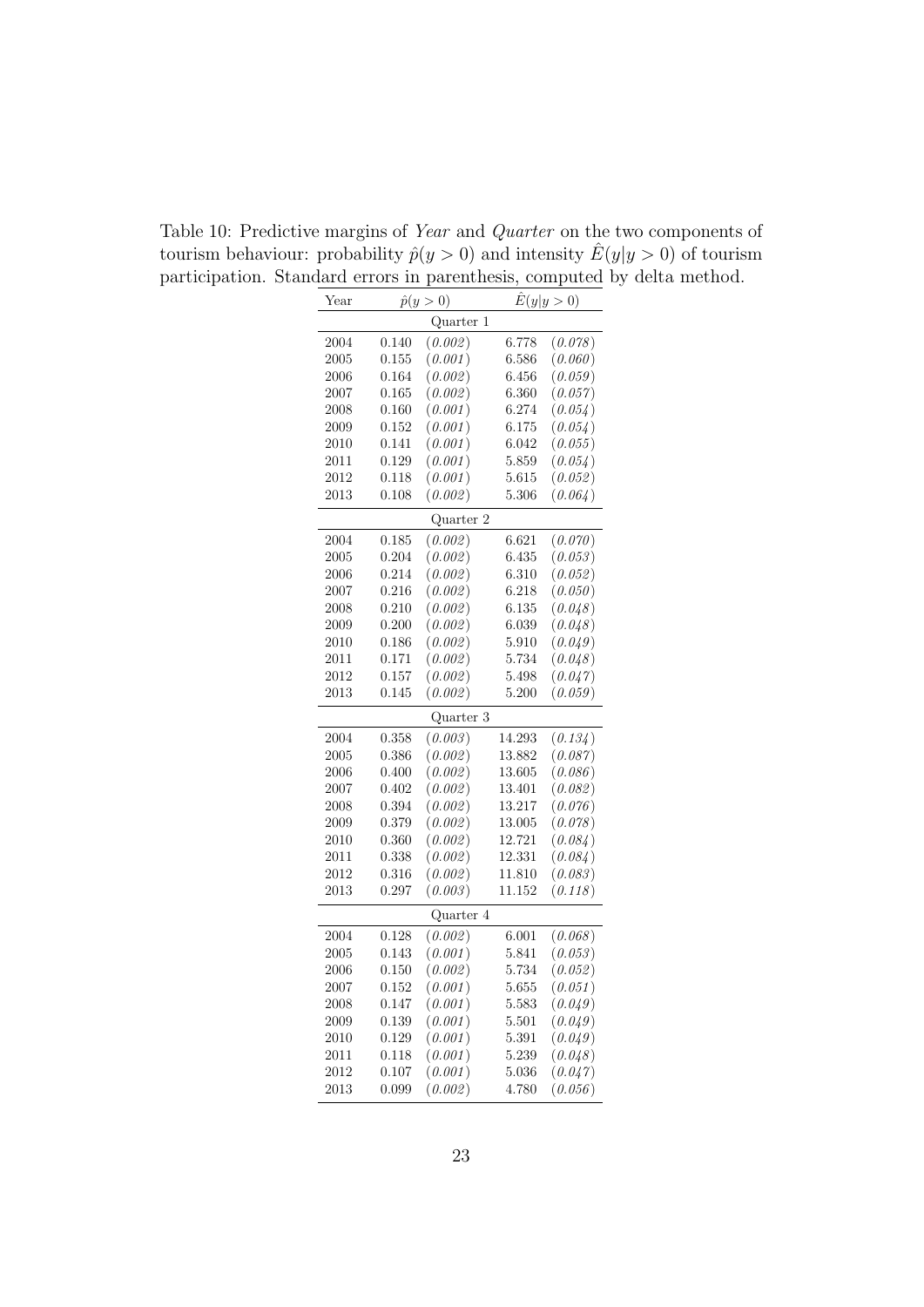| Covariate                                     | Coef.            | Covariate                                                                              | Coef.       |
|-----------------------------------------------|------------------|----------------------------------------------------------------------------------------|-------------|
| Model for location parameter $\vec{\lambda}$  |                  |                                                                                        |             |
| Intercept                                     | $2.147***$       | Prop. income recipients                                                                |             |
|                                               |                  | 0                                                                                      | ref.        |
| Scaled age                                    | $0.162***$       | $(0 - 0.5]$                                                                            | $-0.084**$  |
| (Scaled age) <sup>2</sup>                     | $0.047***$       | $(0.5 - 1]$                                                                            | $-0.090**$  |
| Female                                        | $0.024**$        |                                                                                        |             |
| Household size                                | $-0.057***$      | NUTS1 region                                                                           |             |
| Children                                      | $0.182***$       | North-West                                                                             | ref.        |
| University degree                             | $0.135***$       | North-East                                                                             | $-0.123***$ |
| Business trips                                | $-0.033^{\circ}$ | Centre                                                                                 | $-0.121***$ |
|                                               |                  | South                                                                                  | $-0.201***$ |
| Occupation                                    |                  | Islands                                                                                | $-0.170***$ |
| Unemployed                                    | ref.             |                                                                                        |             |
| Housewife                                     | $-0.006$         | Quarter                                                                                |             |
| Student                                       | $0.085***$       | 1. Jan. - Mar.                                                                         | ref.        |
| Retired                                       | $0.060*$         | 2. Apr. - June                                                                         | $-0.041**$  |
| Disabled                                      | 0.013            | 3. July - Sept.                                                                        | $0.844***$  |
| Managerial staff                              | $-0.045$         | 4. Oct. - Dec.                                                                         | $-0.167***$ |
| Office worker                                 | $-0.123***$      |                                                                                        |             |
| Manual worker                                 | $-0.216***$      | Year $t(t_{2004}=0)$                                                                   | $-0.039***$ |
| Self employed                                 | $-0.174***$      | Year $t^2$                                                                             | $0.007*$    |
| Professional                                  | $-0.088**$       | Year $t^3$                                                                             | $-0.001**$  |
| Model for dispersion parameter $\vec{\theta}$ |                  |                                                                                        |             |
| Intercept                                     | $0.203***$       | Quarter                                                                                |             |
|                                               |                  | Quarters $1, 2, 4$                                                                     | ref.        |
|                                               |                  | 3. July - Sept.                                                                        | $0.373***$  |
|                                               |                  | Significance codes: *** $p < 0.001$ , ** $p < 0.01$ , * $p < 0.05$ , $\degree p < 0.1$ |             |

Table 11: ML estimates of the negative binomial model, Model 0.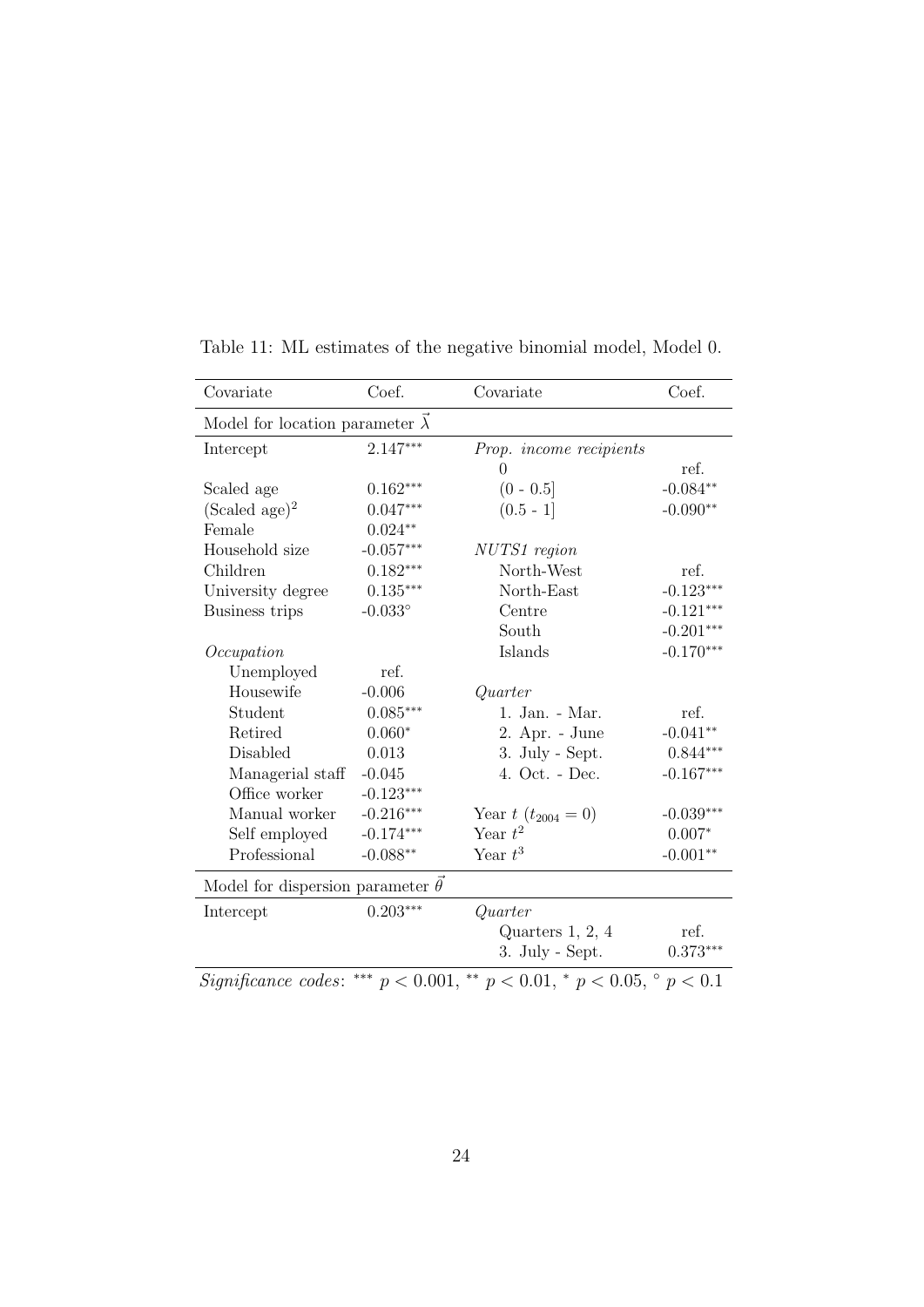# References

- <span id="page-24-4"></span>Alegre, J., Mateo, S. & Pou, L. (2011), 'A latent class approach to tourists' length of stay', Tourism management 32, 555–563.
- <span id="page-24-3"></span>Alegre, J. & Pou, L. (2006), 'The length of stay in the demand for tourism', Tourism Management 27, 1343–1355.
- <span id="page-24-8"></span>Bargeman, B. & van der Poel, H. (2006), 'The role of routines in the vacation decision-making process of Dutch vacationers', Tourism Management  $27(4)$ , 707–720.
- <span id="page-24-0"></span>Bernini, C. & Cracolici, M. F. (2015), 'Demographic change, tourism expenditure and life cycle behaviour', Tourism Management 47, 191–205.
- <span id="page-24-1"></span>Bernini, C. & Cracolici, M. F. (2016), 'Is participation in the tourism market an opportunity for everyone? Some evidence from Italy', Tourism Eco*nomics* **22**(1), 57–79.
- <span id="page-24-2"></span>Boto-García, D., Baños Pino, J. & Álvarez, A. (2019), 'Determinants of tourists Length of Stay: a hurdle count data approach', Journal of Travel Research 58(6), 977–994.
- <span id="page-24-11"></span>Bronner, F. & De Hoog, R. (2012), 'Economizing strategies during an economic crisis', Annals of Tourism Research **39**(2), 1048–1069.
- <span id="page-24-7"></span>Cai, T., Xia, Y. & Zhou, Y. (2018), 'Generalized Inflated Discrete Models: A Strategy to Work with Multimodal Discrete Distributions', Sociological Methods  $\mathcal B$  Research pp. 1–36.
- <span id="page-24-5"></span>Cameron, A. & Trivedi, P. (2013), Regression Analysis of Count Data, Cambridge University Press.
- <span id="page-24-10"></span>Cracolici, M., Giambona, F. & Cuffaro, M. (2013), 'Family structure and subjective economic well-being: some new evidence', Social Indicators Research 118, 433–456.
- <span id="page-24-9"></span>Dolnicar, S., Yanamandram, V. & Cliff, K. (2012), 'The contribution of vacations to quality of life', Annals of Tourism Research 39(1), 59–83.
- <span id="page-24-6"></span>Giles, D. E. (2007), Modeling inflated count data, in 'MODSIM 2007 International Congress on Modelling and Simulation; Modelling and Simulation Society of Australia and New Zealand', Christchurch, NZ, pp. 919–925.